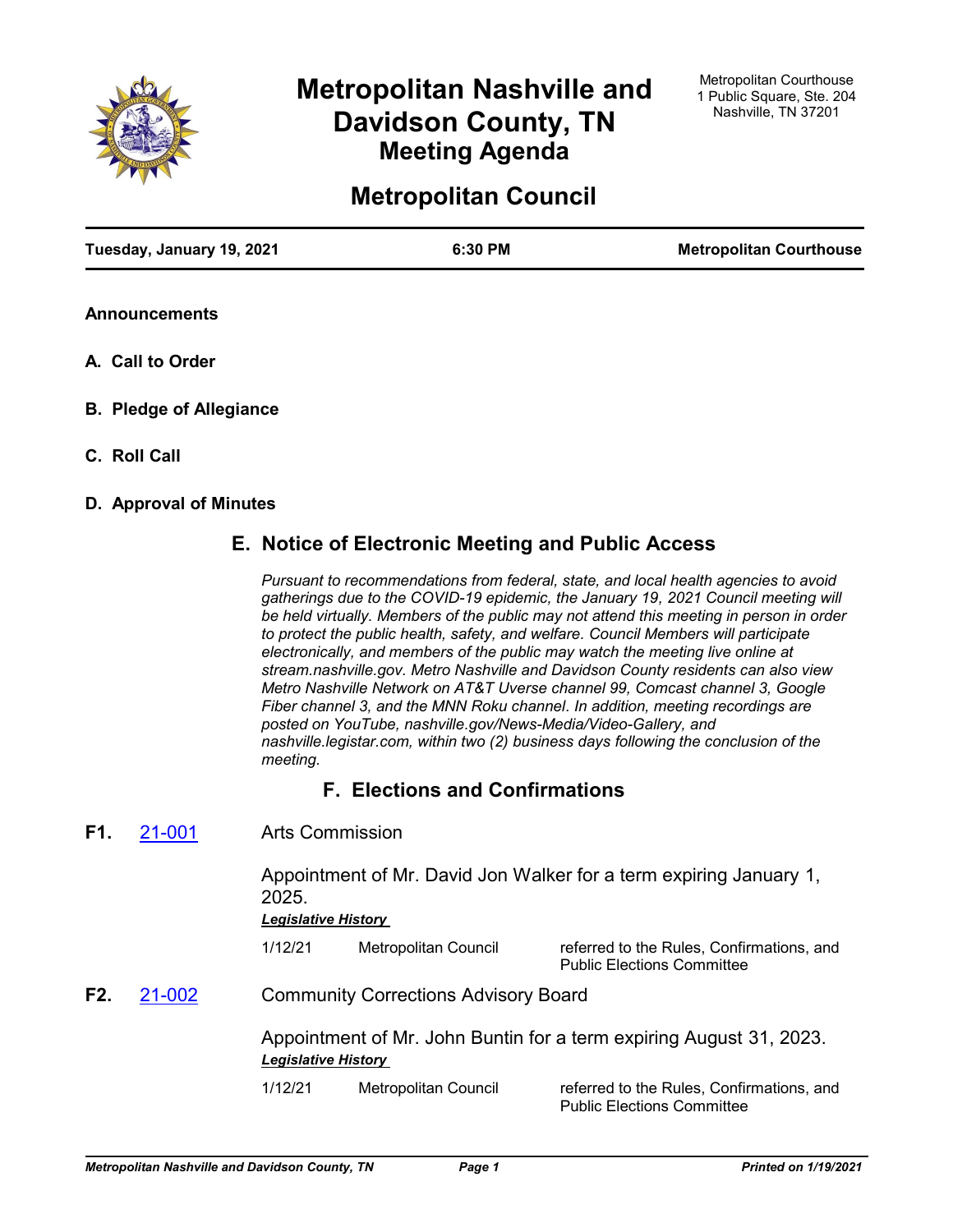## **G. Consent Resolutions and Resolutions**

1. [RS2021-716](http://nashville.legistar.com/gateway.aspx?m=l&id=/matter.aspx?key=1814) A resolution authorizing the Metropolitan Department of Law to compromise and settle the personal injury claim of April McQueen against the Metropolitan Government of Nashville and Davidson County in the amount of \$80,000.00, with said amount to be paid out of the Self-Insured Liability Fund.

*Sponsors:* Toombs *Attachments:* [RS2021-716 Letter to Metro Clerk](http://nashville.legistar.com/gateway.aspx?M=F&ID=ebe2a202-3fb1-4729-aa0a-825a6c87876a.PDF)

#### *Legislative History*

1/12/21 Metropolitan Council referred to the Budget and Finance

**Committee** 

A Twenty-Ninth Supplemental Electric System Revenue Bond Resolution supplementing certain resolutions of The Metropolitan Government of Nashville and Davidson County by authorizing the issuance of Electric System Revenue Bonds, 2021 Series A, as requested by the Electric Power Board of The Metropolitan Government of Nashville and Davidson County. **2.** [RS2021-717](http://nashville.legistar.com/gateway.aspx?m=l&id=/matter.aspx?key=1816)

#### *Sponsors:* Toombs

[RS2021-717 Exhibit B](http://nashville.legistar.com/gateway.aspx?M=F&ID=e87ec196-01fb-4d42-b6f8-07f004eac597.PDF) *Attachments:*

[RS2021-717 Exhibit C](http://nashville.legistar.com/gateway.aspx?M=F&ID=9dfdee8c-6769-4b44-8a6c-fb370f76697a.PDF)

*Legislative History* 

1/12/21 Metropolitan Council referred to the Budget and Finance

**Committee** 

A Thirtieth Supplemental Electric System Revenue Bond Resolution supplementing certain resolutions of The Metropolitan Government of Nashville and Davidson County by electing to defease, pay and redeem certain Electric System Revenue Bonds and authorizing certain other related matters **3.** [RS2021-718](http://nashville.legistar.com/gateway.aspx?m=l&id=/matter.aspx?key=1817)

*Sponsors:* Toombs

*Attachments:* [RS2021-718 Exhibit B](http://nashville.legistar.com/gateway.aspx?M=F&ID=7355026e-7629-4ba9-b01d-08ecd33b300e.PDF)

#### *Legislative History*

1/12/21 Metropolitan Council referred to the Budget and Finance **Committee** 

- A resolution accepting a National Diversity in Arts Leadership Internship Program (DIAL) grant from Americans for the Arts to The Metropolitan Government of Nashville and Davidson County, acting by and through the Metropolitan Nashville Arts Commission, to provide financial and technical assistance for local implementation of the program. **4.** [RS2021-719](http://nashville.legistar.com/gateway.aspx?m=l&id=/matter.aspx?key=1801)
	- *Sponsors:* Toombs, VanReece, Suara and Styles

*Attachments:* [documents supporting RS2021-719](http://nashville.legistar.com/gateway.aspx?M=F&ID=7bdaaac8-cd25-4d52-9f76-1d4547b46d29.PDF)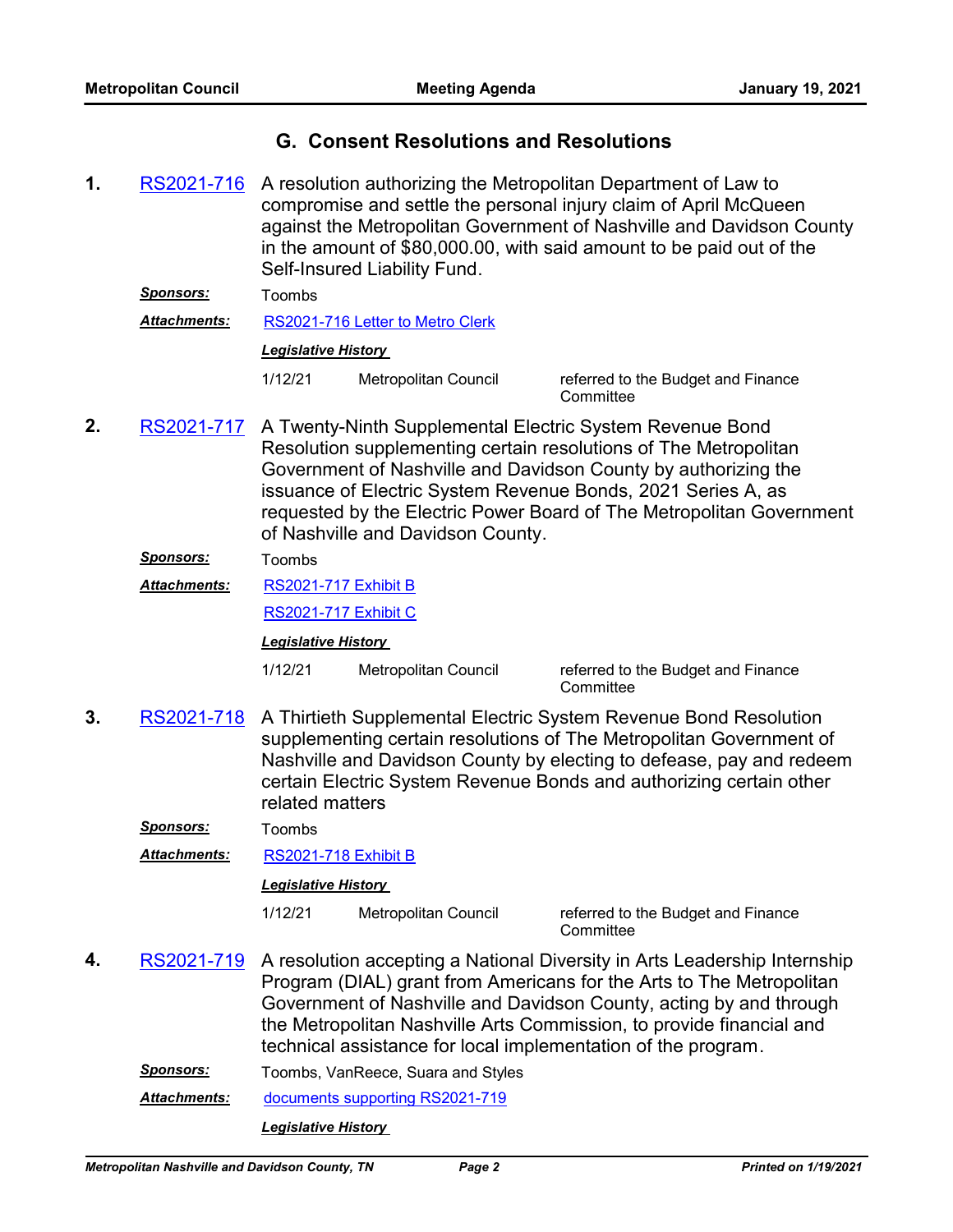| <b>Metropolitan Council</b> |                     |                                                                                                                                                                                                                                                                                                                                                                                                                                                                                              | <b>Meeting Agenda</b><br><b>January 19, 2021</b> |                                                                                                                                                                                                                                                                                                                                                                                                                                                                                                                          |  |  |
|-----------------------------|---------------------|----------------------------------------------------------------------------------------------------------------------------------------------------------------------------------------------------------------------------------------------------------------------------------------------------------------------------------------------------------------------------------------------------------------------------------------------------------------------------------------------|--------------------------------------------------|--------------------------------------------------------------------------------------------------------------------------------------------------------------------------------------------------------------------------------------------------------------------------------------------------------------------------------------------------------------------------------------------------------------------------------------------------------------------------------------------------------------------------|--|--|
|                             |                     | 1/12/21                                                                                                                                                                                                                                                                                                                                                                                                                                                                                      | Metropolitan Council                             | referred to the Budget and Finance<br>Committee                                                                                                                                                                                                                                                                                                                                                                                                                                                                          |  |  |
| 5.                          | RS2021-720          | A resolution approving an assignment and assumption grant agreement<br>amendment from Safe Haven Family Shelter and the U.S. Department<br>of Housing and Urban Development (HUD) to The Metropolitan<br>Government of Nashville and Davidson County, acting by and through<br>the Metropolitan Social Services Department, of the Continuum of Care<br>Coordinated Entry Grant for support services and administrative costs to<br>strengthen and improve the effectiveness of the program. |                                                  |                                                                                                                                                                                                                                                                                                                                                                                                                                                                                                                          |  |  |
|                             | Sponsors:           |                                                                                                                                                                                                                                                                                                                                                                                                                                                                                              | Toombs, Taylor, Allen, Suara, Welsch and Styles  |                                                                                                                                                                                                                                                                                                                                                                                                                                                                                                                          |  |  |
|                             | Attachments:        |                                                                                                                                                                                                                                                                                                                                                                                                                                                                                              | documents supporting RS2021-720                  |                                                                                                                                                                                                                                                                                                                                                                                                                                                                                                                          |  |  |
|                             |                     | <b>Legislative History</b>                                                                                                                                                                                                                                                                                                                                                                                                                                                                   |                                                  |                                                                                                                                                                                                                                                                                                                                                                                                                                                                                                                          |  |  |
|                             |                     | 1/12/21                                                                                                                                                                                                                                                                                                                                                                                                                                                                                      | <b>Metropolitan Council</b>                      | referred to the Budget and Finance<br>Committee                                                                                                                                                                                                                                                                                                                                                                                                                                                                          |  |  |
| 6.                          | RS2021-721          | Tennessee.                                                                                                                                                                                                                                                                                                                                                                                                                                                                                   |                                                  | A resolution approving amendment two to a grant from the United<br>States Environmental Protection Agency to The Metropolitan<br>Government of Nashville and Davidson County, acting by and through<br>the Metropolitan Board of Health, for the ongoing collection of data on<br>ambient air concentrations for fine particulate matter in Nashville,                                                                                                                                                                   |  |  |
|                             | <u>Sponsors:</u>    |                                                                                                                                                                                                                                                                                                                                                                                                                                                                                              | Toombs, Taylor and Hancock                       |                                                                                                                                                                                                                                                                                                                                                                                                                                                                                                                          |  |  |
|                             | Attachments:        | document supporting RS2021-721                                                                                                                                                                                                                                                                                                                                                                                                                                                               |                                                  |                                                                                                                                                                                                                                                                                                                                                                                                                                                                                                                          |  |  |
|                             |                     | <b>Legislative History</b>                                                                                                                                                                                                                                                                                                                                                                                                                                                                   |                                                  |                                                                                                                                                                                                                                                                                                                                                                                                                                                                                                                          |  |  |
|                             |                     | 1/12/21                                                                                                                                                                                                                                                                                                                                                                                                                                                                                      | <b>Metropolitan Council</b>                      | referred to the Budget and Finance<br>Committee                                                                                                                                                                                                                                                                                                                                                                                                                                                                          |  |  |
| 7.                          | RS2021-722          | emergency.                                                                                                                                                                                                                                                                                                                                                                                                                                                                                   |                                                  | A resolution approving a memorandum of understanding between The<br>Metropolitan Government of Nashville and Davidson County, acting by<br>and through the Metropolitan Board of Health, and Vanderbilt University<br>Medical Center to establish emergency worksite Points of Dispensing<br>medication (POD) during a public health emergency for licensed medical<br>employees and other licensed medical professionals specified by the<br>POD with mass prophylaxis for distribution in the event of a public health |  |  |
|                             | <b>Sponsors:</b>    |                                                                                                                                                                                                                                                                                                                                                                                                                                                                                              | Taylor, Allen and Welsch                         |                                                                                                                                                                                                                                                                                                                                                                                                                                                                                                                          |  |  |
|                             | <b>Attachments:</b> |                                                                                                                                                                                                                                                                                                                                                                                                                                                                                              | MOU attached to RS2021-722                       |                                                                                                                                                                                                                                                                                                                                                                                                                                                                                                                          |  |  |
|                             |                     | <b>Legislative History</b>                                                                                                                                                                                                                                                                                                                                                                                                                                                                   |                                                  |                                                                                                                                                                                                                                                                                                                                                                                                                                                                                                                          |  |  |
|                             |                     | 1/12/21                                                                                                                                                                                                                                                                                                                                                                                                                                                                                      | Metropolitan Council                             | referred to the Rules, Confirmations, and<br><b>Public Elections Committee</b>                                                                                                                                                                                                                                                                                                                                                                                                                                           |  |  |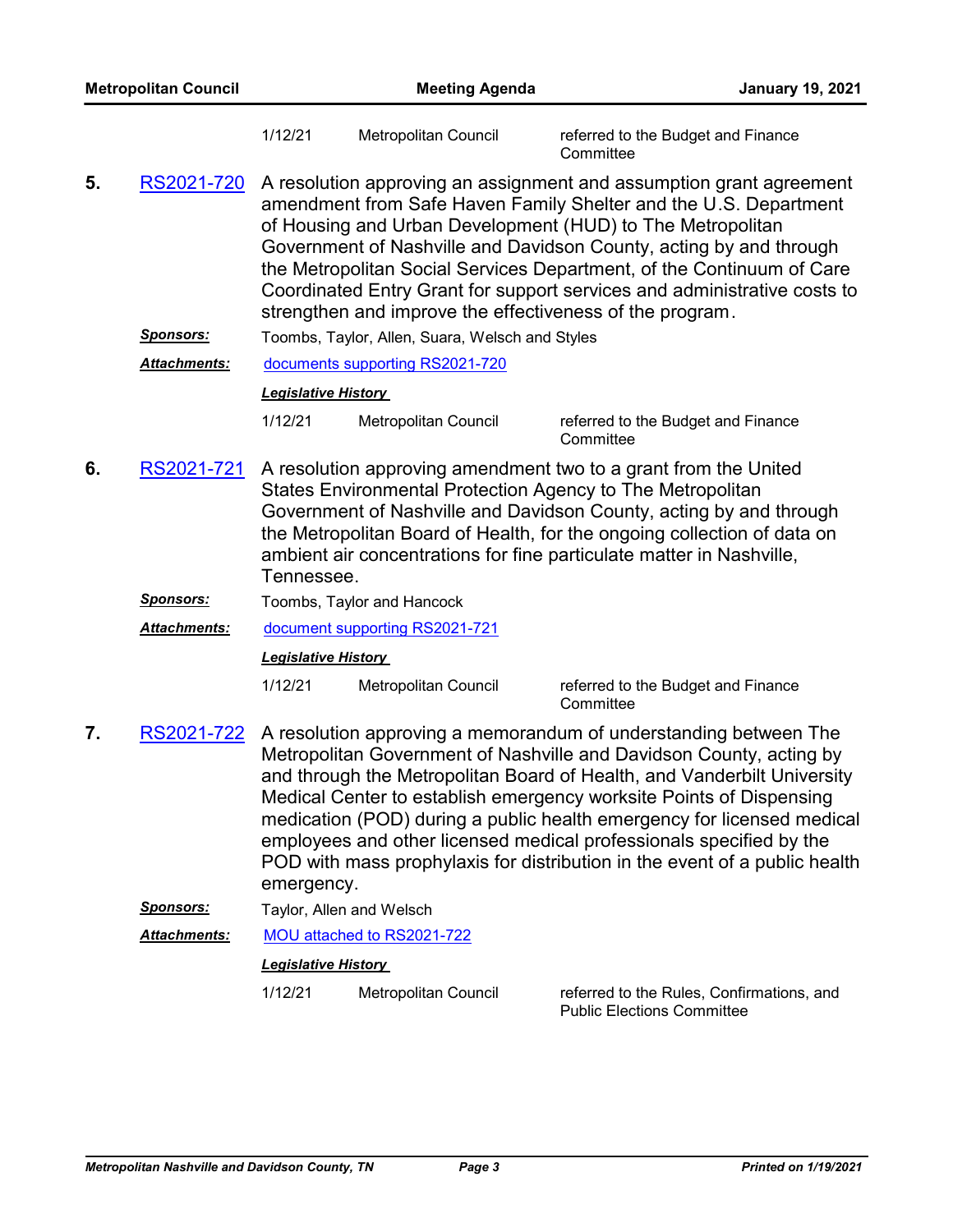| 8.  | RS2021-723          | A resolution accepting a grant from the State of Tennessee, Department<br>of Health, to The Metropolitan Government of Nashville and Davidson<br>County, acting by and through the Metropolitan Board of Health, to<br>implement and coordinate activities and services related to<br>HIV/AIDS/STD and Viral Hepatitis prevention, testing, diagnosis and<br>treatment, and surveillance. |                                      |                                                                                                                                                                                                                                                                                                                                                                           |
|-----|---------------------|-------------------------------------------------------------------------------------------------------------------------------------------------------------------------------------------------------------------------------------------------------------------------------------------------------------------------------------------------------------------------------------------|--------------------------------------|---------------------------------------------------------------------------------------------------------------------------------------------------------------------------------------------------------------------------------------------------------------------------------------------------------------------------------------------------------------------------|
|     | <u>Sponsors:</u>    |                                                                                                                                                                                                                                                                                                                                                                                           | Toombs, Taylor, Bradford and Welsch  |                                                                                                                                                                                                                                                                                                                                                                           |
|     | Attachments:        |                                                                                                                                                                                                                                                                                                                                                                                           | documentation supporting RS2021-723  |                                                                                                                                                                                                                                                                                                                                                                           |
|     |                     | <b>Legislative History</b>                                                                                                                                                                                                                                                                                                                                                                |                                      |                                                                                                                                                                                                                                                                                                                                                                           |
|     |                     | 1/12/21                                                                                                                                                                                                                                                                                                                                                                                   | Metropolitan Council                 | referred to the Budget and Finance<br>Committee                                                                                                                                                                                                                                                                                                                           |
| 9.  | RS2021-724          | A resolution accepting a grant from the Marjorie A. Neuhoff Private<br>Foundation, Inc. to The Metropolitan Government of Nashville and<br>Davidson County, acting by and through the Metropolitan Board of<br>Health, to provide funding for the care of shelter animals at Metro<br>Animal Care and Control.                                                                            |                                      |                                                                                                                                                                                                                                                                                                                                                                           |
|     | <u>Sponsors:</u>    |                                                                                                                                                                                                                                                                                                                                                                                           | Toombs, Taylor, Bradford and Hancock |                                                                                                                                                                                                                                                                                                                                                                           |
|     | Attachments:        |                                                                                                                                                                                                                                                                                                                                                                                           | documentation supporting RS2021-724  |                                                                                                                                                                                                                                                                                                                                                                           |
|     |                     | <b>Legislative History</b>                                                                                                                                                                                                                                                                                                                                                                |                                      |                                                                                                                                                                                                                                                                                                                                                                           |
|     |                     | 1/12/21                                                                                                                                                                                                                                                                                                                                                                                   | Metropolitan Council                 | referred to the Budget and Finance<br>Committee                                                                                                                                                                                                                                                                                                                           |
| 10. | RS2021-725          | Force.                                                                                                                                                                                                                                                                                                                                                                                    |                                      | A resolution approving an intergovernmental agreement by and between<br>The Metropolitan Government of Nashville and Davidson County, acting<br>by and through the Metropolitan Nashville Police Department, and the<br>City of Knoxville, acting by and through the Knoxville Police Department,<br>regarding participation in the Internet Crimes Against Children Task |
|     | <u>Sponsors:</u>    | <b>Gamble and Suara</b>                                                                                                                                                                                                                                                                                                                                                                   |                                      |                                                                                                                                                                                                                                                                                                                                                                           |
|     | <b>Attachments:</b> |                                                                                                                                                                                                                                                                                                                                                                                           | MOU attached to RS2021-725           |                                                                                                                                                                                                                                                                                                                                                                           |
|     |                     | <b>Legislative History</b>                                                                                                                                                                                                                                                                                                                                                                |                                      |                                                                                                                                                                                                                                                                                                                                                                           |
|     |                     | 1/12/21                                                                                                                                                                                                                                                                                                                                                                                   | Metropolitan Council                 | referred to the Rules, Confirmations, and<br><b>Public Elections Committee</b>                                                                                                                                                                                                                                                                                            |
| 11. | RS2021-726          |                                                                                                                                                                                                                                                                                                                                                                                           |                                      | A resolution authorizing the Metropolitan Department of Law to<br>compromise and settle the personal injury claim of Daniel Picazzo                                                                                                                                                                                                                                       |

*Sponsors:* Toombs

*Attachments:* [RS2021-726 Letter to Metro Clerk](http://nashville.legistar.com/gateway.aspx?M=F&ID=9e078c9c-bec4-448b-8035-3445e3b0cc67.PDF)

*Legislative History* 

1/12/21 Metropolitan Council referred to the Budget and Finance

Self-Insured Liability Fund.

**Committee**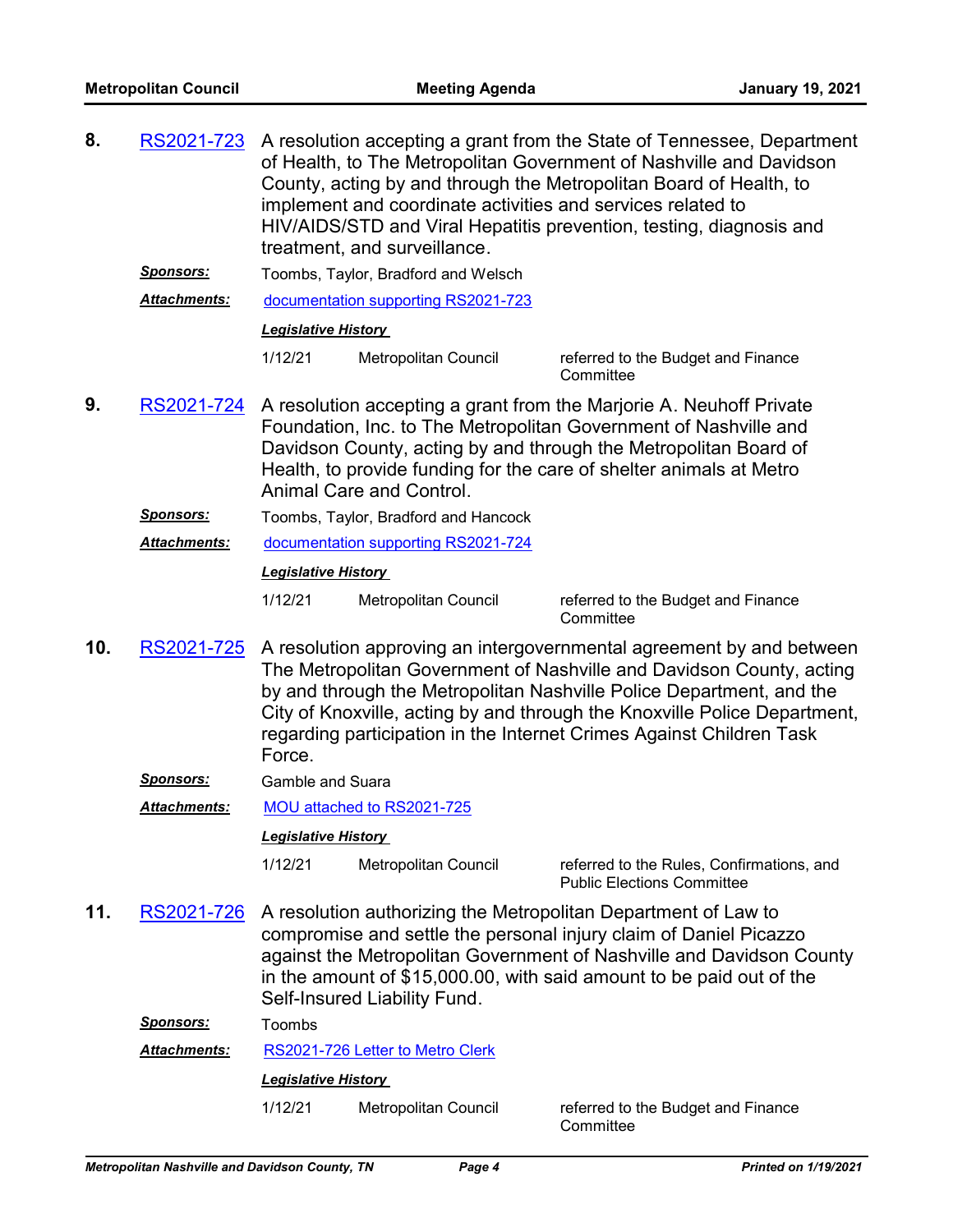**12.** [RS2021-727](http://nashville.legistar.com/gateway.aspx?m=l&id=/matter.aspx?key=1818)

retirement.

A Resolution recognizing Sgt. Rafael Fernandez for his service to the Metropolitan Nashville Police Department upon the occasion of his

|     | <b>Sponsors:</b>                               | <b>Legislative History</b>              | <b>Porterfield and Gamble</b>                          | Bradford, Styles, Vercher, Rutherford, Sledge, Welsch, Sepulveda, Johnston, Nash,                                                                                                                                                                     |
|-----|------------------------------------------------|-----------------------------------------|--------------------------------------------------------|-------------------------------------------------------------------------------------------------------------------------------------------------------------------------------------------------------------------------------------------------------|
|     |                                                | 1/12/21                                 | Metropolitan Council                                   | referred to the Rules, Confirmations, and<br><b>Public Elections Committee</b>                                                                                                                                                                        |
|     |                                                | 1/12/21                                 | Metropolitan Council                                   | filed                                                                                                                                                                                                                                                 |
| 13. | RS2021-728                                     |                                         | A Resolution honoring the life of Phyllis S. Williams. |                                                                                                                                                                                                                                                       |
|     | <u>Sponsors:</u>                               | <b>Styles</b>                           |                                                        | Hagar, Syracuse, Rhoten, Glover, Mendes, Johnston, Evans, Withers, VanReece,<br>Young, Allen, Nash, Sepulveda, Swope, Hancock, Hausser, Cash, Pulley, Bradford,<br>Taylor, OConnell, Porterfield, Hurt, Welsch, Vercher, Suara, Benedict, Murphy and  |
|     |                                                | <b>Legislative History</b>              |                                                        |                                                                                                                                                                                                                                                       |
|     |                                                | 1/12/21                                 | Metropolitan Council                                   | referred to the Rules, Confirmations, and<br><b>Public Elections Committee</b>                                                                                                                                                                        |
|     |                                                | 1/12/21                                 | <b>Metropolitan Council</b>                            | filed                                                                                                                                                                                                                                                 |
| 14. | RS2021-729                                     | COVID-19.                               |                                                        | A Resolution honoring the memory of Nashvillians who have died from                                                                                                                                                                                   |
|     | <u>Sponsors:</u>                               | <b>Legislative History</b>              |                                                        | Suara, VanReece, Gamble, Johnston, Rutherford, Sepulveda, Evans, Rosenberg,<br>Welsch, Murphy, Vercher, Mendes, Syracuse, Allen, Withers, Hurt, Cash, Bradford,<br>OConnell, Porterfield, Hausser, Benedict, Hagar, Taylor, Nash and Styles           |
|     |                                                | 1/12/21                                 | Metropolitan Council                                   | referred to the Rules, Confirmations, and<br><b>Public Elections Committee</b>                                                                                                                                                                        |
|     |                                                | 1/12/21                                 | <b>Metropolitan Council</b>                            | filed                                                                                                                                                                                                                                                 |
| 15. | RS2021-730                                     | rights in America.                      |                                                        | A resolution recognizing the anniversary of the historic 2017 Women's<br>March on Washington and "sister marches" held throughout the United<br>States including Nashville, Tennessee, and advancements in women's                                    |
|     | <b>Sponsors:</b>                               | Sepulveda<br><b>Legislative History</b> |                                                        | Allen, Gamble, Toombs, Welsch, Styles, Hausser, Suara, VanReece, Hancock, Lee,<br>Murphy, Vercher, Hurt, Evans, Roberts, Henderson, Benedict, Porterfield and                                                                                         |
|     |                                                | 1/12/21                                 | Metropolitan Council                                   | referred to the Rules, Confirmations, and<br><b>Public Elections Committee</b>                                                                                                                                                                        |
|     |                                                | 1/12/21                                 | <b>Metropolitan Council</b>                            | filed                                                                                                                                                                                                                                                 |
| 16. | RS2021-731                                     |                                         | Trafficking Prevention Month in Nashville.             | A Resolution recognizing January 2021 as Slavery and Human                                                                                                                                                                                            |
|     | <u>Sponsors:</u>                               | <b>Legislative History</b>              |                                                        | Sepulveda, Welsch, Johnston, Murphy, Gamble, Vercher, Styles, VanReece, Allen,<br>Hurt, Suara, Porterfield, Hausser, Benedict, Mendes, Syracuse, Rosenberg, Withers,<br>Cash, Druffel, Sledge, Bradford, OConnell, Rutherford, Hagar, Taylor and Nash |
|     | Metropolitan Nashville and Davidson County, TN |                                         | Page 5                                                 | <b>Printed on 1/19/2021</b>                                                                                                                                                                                                                           |
|     |                                                |                                         |                                                        |                                                                                                                                                                                                                                                       |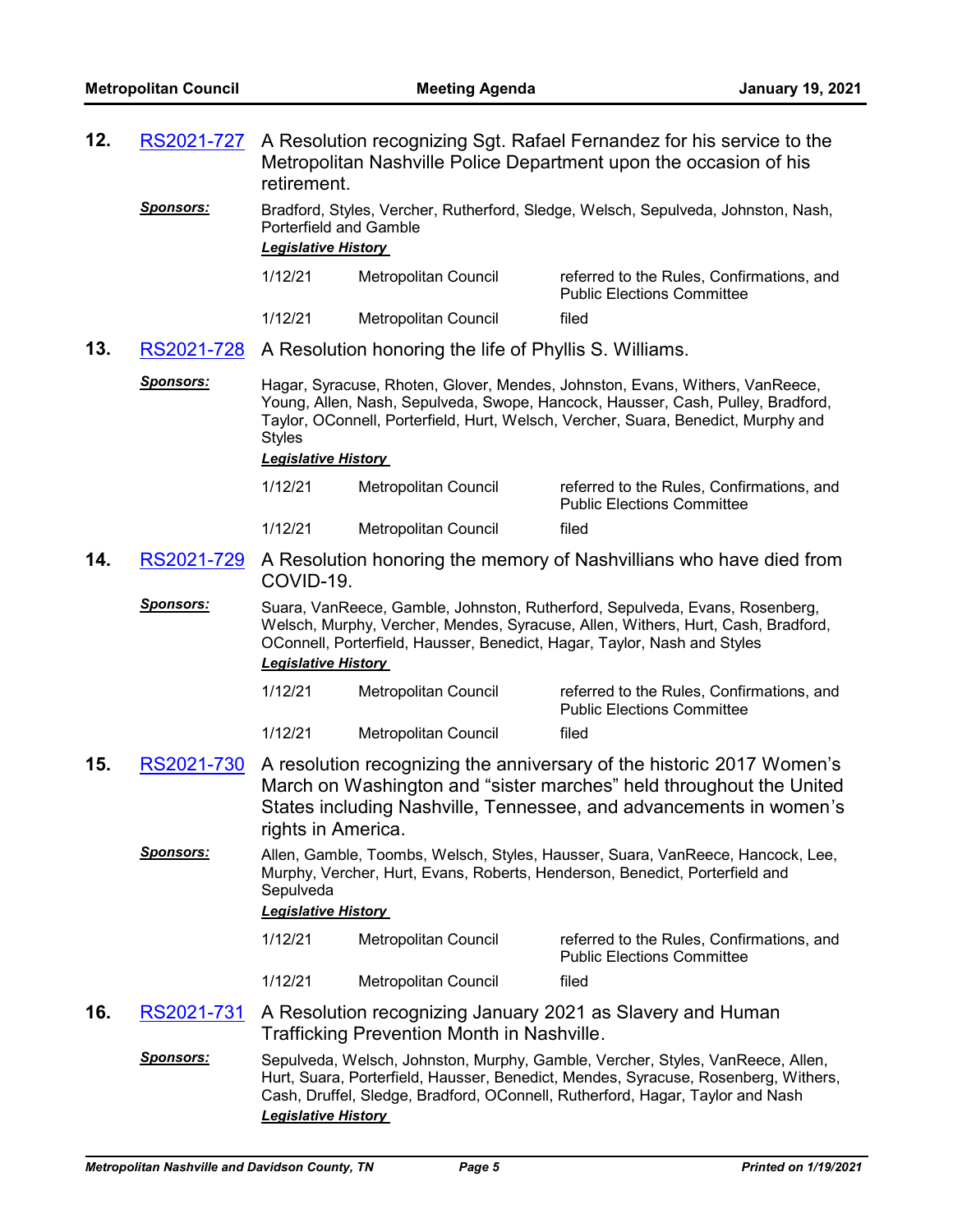|     | <b>Metropolitan Council</b>           |                            | <b>Meeting Agenda</b>                                                                                                 | <b>January 19, 2021</b>                                                                                                                                                                                                                                                                                                                                                                                          |
|-----|---------------------------------------|----------------------------|-----------------------------------------------------------------------------------------------------------------------|------------------------------------------------------------------------------------------------------------------------------------------------------------------------------------------------------------------------------------------------------------------------------------------------------------------------------------------------------------------------------------------------------------------|
|     |                                       | 1/12/21                    | Metropolitan Council                                                                                                  | referred to the Rules, Confirmations, and<br><b>Public Elections Committee</b>                                                                                                                                                                                                                                                                                                                                   |
|     |                                       | 1/12/21                    | Metropolitan Council                                                                                                  | filed                                                                                                                                                                                                                                                                                                                                                                                                            |
|     |                                       |                            | <b>H. Late Filed Resolutions</b>                                                                                      |                                                                                                                                                                                                                                                                                                                                                                                                                  |
| H1. |                                       | insurrection.              |                                                                                                                       | RS2021-XXX A Resolution condemning the January 6, 2021, U.S. Capitol Building                                                                                                                                                                                                                                                                                                                                    |
|     | <b>Sponsors:</b>                      | Welsch                     |                                                                                                                       |                                                                                                                                                                                                                                                                                                                                                                                                                  |
|     |                                       |                            | I. Bills on Introduction and First Reading                                                                            |                                                                                                                                                                                                                                                                                                                                                                                                                  |
| 17. | <u>BL2021-612</u><br><u>Sponsors:</u> | <b>Legislative History</b> | recommendations regarding public safety improvements.<br>Mendes, Gamble, OConnell, Bradford, Welsch, Styles and Suara | An ordinance establishing a Special Commission to review and<br>investigate the circumstances and responses pertaining to the suicide<br>bombing in Nashville on December 25, 2020, and to make any                                                                                                                                                                                                              |
|     |                                       | 1/12/21                    | Metropolitan Council                                                                                                  | filed                                                                                                                                                                                                                                                                                                                                                                                                            |
| 18. | BL2021-613                            |                            | Plant and Omohundro Water Treatment Plant.                                                                            | An ordinance approving a contract between the Metropolitan<br>Government of Nashville and Davidson County, through the Department<br>of Water and Sewerage Services and Lightwave Solar, LLC for the<br>design, construction, operation, management, and administration<br>services related to photovoltaic solar facilities located at Central<br>Wastewater Treatment Plant, Whites Creek Wastewater Treatment |
|     | <b>Sponsors:</b>                      |                            | Toombs, Nash, Allen, Hancock, OConnell and Sledge                                                                     |                                                                                                                                                                                                                                                                                                                                                                                                                  |
|     | Attachments:                          |                            | Contract attached to BL2021-613                                                                                       |                                                                                                                                                                                                                                                                                                                                                                                                                  |
| 19. | <u>BL2021-614</u>                     |                            | Proposal No. 2020M-107ES-001).                                                                                        | An ordinance authorizing The Metropolitan Government of Nashville and<br>Davidson County to negotiate and accept permanent and temporary<br>easements for the River Drive Stormwater Improvement Project for four<br>properties located on River Drive, (MWS Project No. 21-SWC-171 and                                                                                                                          |
|     | Sponsors:                             |                            | Toombs, Murphy and Nash                                                                                               |                                                                                                                                                                                                                                                                                                                                                                                                                  |
|     | Attachments:                          | BL2021-614 Exhibits        |                                                                                                                       |                                                                                                                                                                                                                                                                                                                                                                                                                  |
|     |                                       | <b>Legislative History</b> |                                                                                                                       |                                                                                                                                                                                                                                                                                                                                                                                                                  |
|     |                                       | 12/15/20                   | <b>Planning Commission</b>                                                                                            | approved                                                                                                                                                                                                                                                                                                                                                                                                         |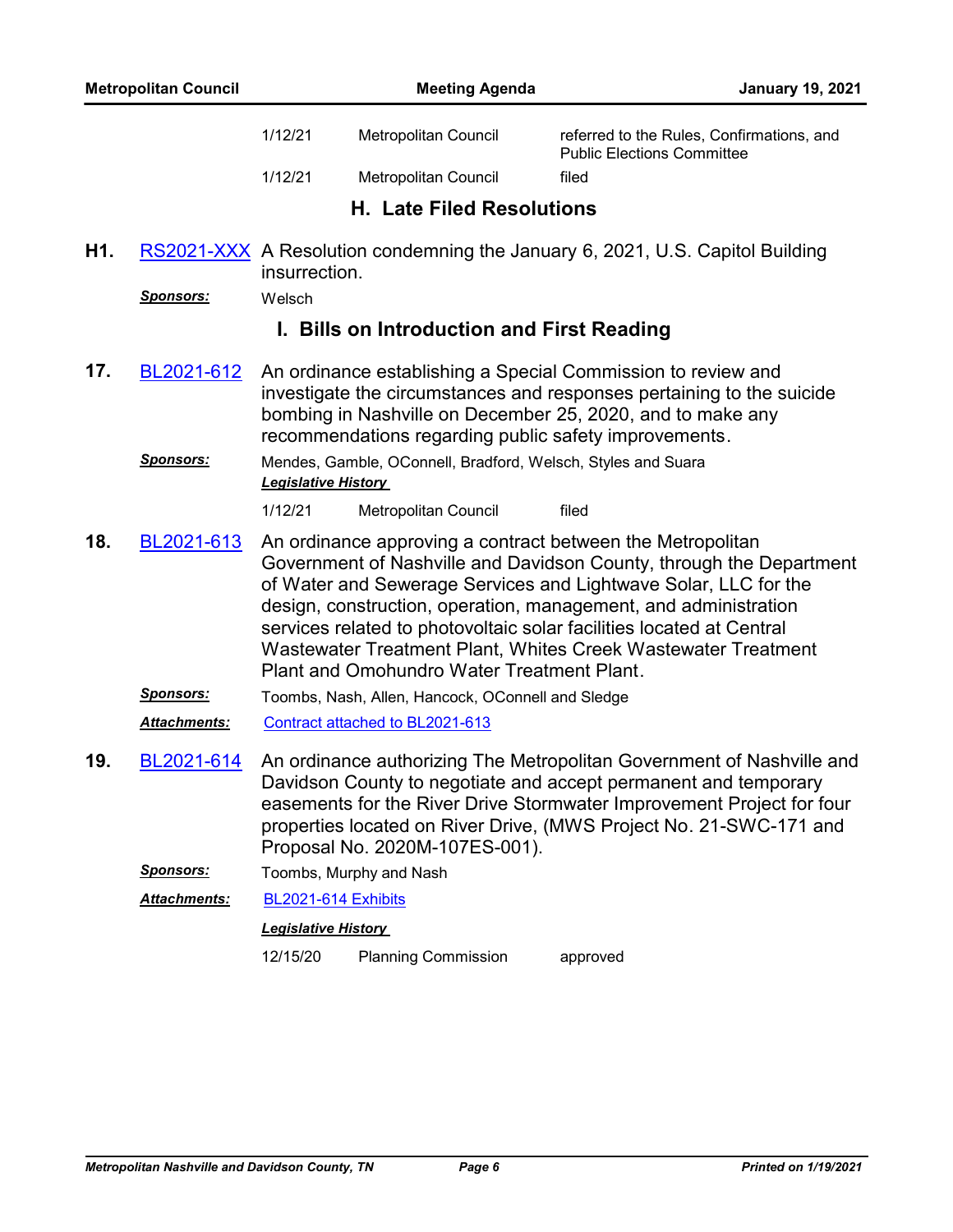| 20. | BL2021-615          | 2020M-108ES-001).          | An ordinance authorizing The Metropolitan Government of Nashville and<br>Davidson County to accept new sanitary sewer main, sanitary sewer<br>manholes and easements for three properties located at 7150 and 7154<br>Nolensville Road and Nolensville Road (unnumbered) in Williamson<br>County (MWS Project No. 20-SL-69 and Proposal No.                                                                                                                                         |                                                                                                                                                                                                                                                                      |  |
|-----|---------------------|----------------------------|-------------------------------------------------------------------------------------------------------------------------------------------------------------------------------------------------------------------------------------------------------------------------------------------------------------------------------------------------------------------------------------------------------------------------------------------------------------------------------------|----------------------------------------------------------------------------------------------------------------------------------------------------------------------------------------------------------------------------------------------------------------------|--|
|     | Sponsors:           | Murphy and Nash            |                                                                                                                                                                                                                                                                                                                                                                                                                                                                                     |                                                                                                                                                                                                                                                                      |  |
|     | <b>Attachments:</b> | BL2021-615 Exhibits        |                                                                                                                                                                                                                                                                                                                                                                                                                                                                                     |                                                                                                                                                                                                                                                                      |  |
|     |                     | <b>Legislative History</b> |                                                                                                                                                                                                                                                                                                                                                                                                                                                                                     |                                                                                                                                                                                                                                                                      |  |
|     |                     | 12/15/20                   | <b>Planning Commission</b>                                                                                                                                                                                                                                                                                                                                                                                                                                                          | approved                                                                                                                                                                                                                                                             |  |
| 21. | BL2021-616          |                            | An ordinance authorizing The Metropolitan Government of Nashville and<br>Davidson County to abandon existing public water main and easements,<br>and to accept new water and sanitary sewer mains, fire hydrant<br>assemblies, sanitary sewer manholes, pressure reducing valve and<br>easements, for property located at Brick Church Lane (unnumbered),<br>also known as Heartland North Phase 1 (MWS Project Nos. 18- WL-172<br>and 18-SL-226 and Proposal No. 2020M-110ES-001). |                                                                                                                                                                                                                                                                      |  |
|     | Sponsors:           |                            | Gamble, Murphy and Nash                                                                                                                                                                                                                                                                                                                                                                                                                                                             |                                                                                                                                                                                                                                                                      |  |
|     | <b>Attachments:</b> |                            | BL2021-616 Exhibits                                                                                                                                                                                                                                                                                                                                                                                                                                                                 |                                                                                                                                                                                                                                                                      |  |
|     |                     | <b>Legislative History</b> |                                                                                                                                                                                                                                                                                                                                                                                                                                                                                     |                                                                                                                                                                                                                                                                      |  |
|     |                     | 12/16/20                   | <b>Planning Commission</b>                                                                                                                                                                                                                                                                                                                                                                                                                                                          | approved                                                                                                                                                                                                                                                             |  |
|     |                     |                            | J. Bills on Second Reading                                                                                                                                                                                                                                                                                                                                                                                                                                                          |                                                                                                                                                                                                                                                                      |  |
| 22. | BL2019-8            | 2019Z-015TX-001).          |                                                                                                                                                                                                                                                                                                                                                                                                                                                                                     | An ordinance amending Section 17.20.120 of Title 17 of the<br>Metropolitan Code pertaining to the provision of sidewalks (Proposal No.                                                                                                                               |  |
|     | <u>Sponsors:</u>    |                            | Roberts, Henderson, Toombs and Styles                                                                                                                                                                                                                                                                                                                                                                                                                                               |                                                                                                                                                                                                                                                                      |  |
|     | <b>Attachments:</b> | <b>BL2019-8</b>            |                                                                                                                                                                                                                                                                                                                                                                                                                                                                                     |                                                                                                                                                                                                                                                                      |  |
|     |                     | <b>Legislative History</b> |                                                                                                                                                                                                                                                                                                                                                                                                                                                                                     |                                                                                                                                                                                                                                                                      |  |
|     |                     | 10/1/19                    | Metropolitan Council                                                                                                                                                                                                                                                                                                                                                                                                                                                                | passed on first reading                                                                                                                                                                                                                                              |  |
|     |                     | 11/5/19                    | <b>Metropolitan Council</b><br>11/5/19 Public hearing deferred to January 7, 2020<br>1/7/20<br>3/5/20<br>4/7/20<br>Public hearing deferred to May 5, 2020<br>5/5/20<br>6/9/20<br>7/7/20                                                                                                                                                                                                                                                                                             | public hearing set<br>Public hearing deferred to March 5, 2020<br>Public hearing deferred to April 7, 2020<br>Public hearing deferred to June 9, 2020<br>Public hearing held; second reading deferred to July 7, 2020<br>Second reading deferred to December 1, 2020 |  |
|     |                     | 5/28/20                    | <b>Planning Commission</b><br>$(8-0)$                                                                                                                                                                                                                                                                                                                                                                                                                                               | disapproved                                                                                                                                                                                                                                                          |  |
|     |                     | 11/24/20                   | Metropolitan Council<br>11/30/20 recommended for deferral to January 19, 2021                                                                                                                                                                                                                                                                                                                                                                                                       | referred to the Planning, Zoning, and<br><b>Historical Committee</b>                                                                                                                                                                                                 |  |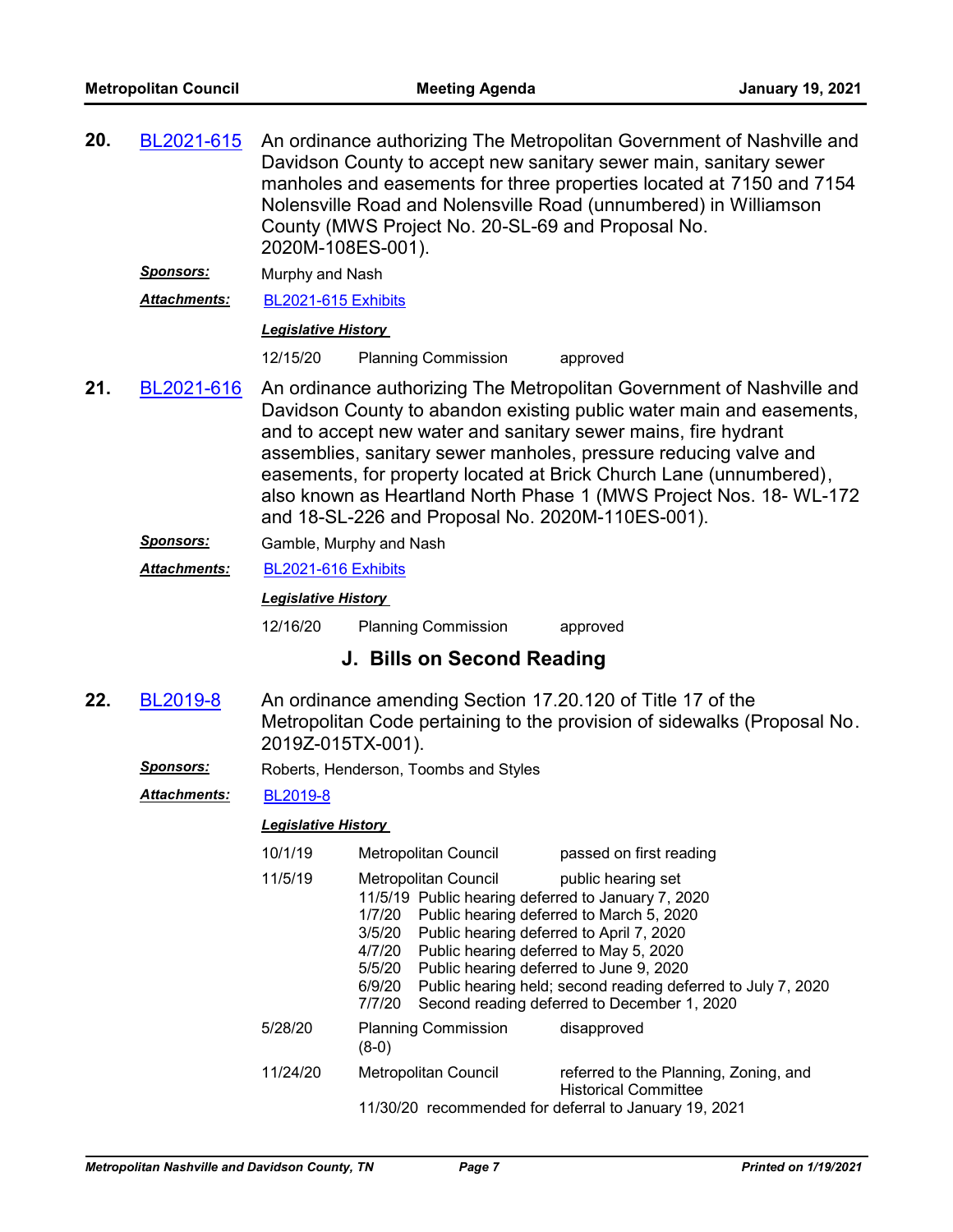|     | <b>Metropolitan Council</b> |                            | <b>Meeting Agenda</b>                                              | <b>January 19, 2021</b>                                                                                                                                                                                                                                                                                                                                                                                                                                                                                             |
|-----|-----------------------------|----------------------------|--------------------------------------------------------------------|---------------------------------------------------------------------------------------------------------------------------------------------------------------------------------------------------------------------------------------------------------------------------------------------------------------------------------------------------------------------------------------------------------------------------------------------------------------------------------------------------------------------|
|     |                             | 11/24/20                   | Metropolitan Council                                               | referred to the Public Works Committee<br>12/1/20 recommended for deferral to January 19, 2021                                                                                                                                                                                                                                                                                                                                                                                                                      |
|     |                             | 12/1/20                    | Metropolitan Council<br>Deferred to January 19, 2021               | deferred                                                                                                                                                                                                                                                                                                                                                                                                                                                                                                            |
| 23. | BL2020-553                  | Facility.                  |                                                                    | An ordinance to require a resolution of the Metropolitan Council prior to<br>discontinuing operations at the J.B. Knowles Home Assisted Living                                                                                                                                                                                                                                                                                                                                                                      |
|     | <u>Sponsors:</u>            |                            | Hall, Toombs, Taylor and Welsch                                    |                                                                                                                                                                                                                                                                                                                                                                                                                                                                                                                     |
|     | <u> Attachments:</u>        |                            | BL2020-553 Substitute                                              |                                                                                                                                                                                                                                                                                                                                                                                                                                                                                                                     |
|     |                             | <b>Legislative History</b> |                                                                    |                                                                                                                                                                                                                                                                                                                                                                                                                                                                                                                     |
|     |                             | 11/24/20                   | Metropolitan Council                                               | filed                                                                                                                                                                                                                                                                                                                                                                                                                                                                                                               |
|     |                             | 12/1/20                    | Metropolitan Council                                               | referred to the Budget and Finance                                                                                                                                                                                                                                                                                                                                                                                                                                                                                  |
|     |                             |                            | 12/14/20 recommended for deferral<br>1/4/21                        | Committee<br>substitute approved; recommended for deferral                                                                                                                                                                                                                                                                                                                                                                                                                                                          |
|     |                             | 12/1/20                    | Metropolitan Council                                               | passed on first reading                                                                                                                                                                                                                                                                                                                                                                                                                                                                                             |
|     |                             | 12/15/20                   | Metropolitan Council                                               | deferred                                                                                                                                                                                                                                                                                                                                                                                                                                                                                                            |
|     |                             | 1/5/21                     | Metropolitan Council                                               | substituted                                                                                                                                                                                                                                                                                                                                                                                                                                                                                                         |
|     |                             | 1/5/21                     | Metropolitan Council                                               | deferred                                                                                                                                                                                                                                                                                                                                                                                                                                                                                                            |
| 24. | BL2020-586                  |                            | Knowles Home facility.                                             | An ordinance amending Ordinance No. BL2014-688 to reverse the<br>Metropolitan Council's determination that the provision of long term<br>medical care is obsolete and unnecessary as a governmental function,<br>directing that certain actions be taken regarding the preservation of the<br>licensed beds at the Bordeaux Long Term Care facility and appraisals of<br>the Bordeaux Long Term Care and J.B. Knowles Home for the Aged<br>facilities, and requesting the creation of a long term plan for the J.B. |
|     | <u>Sponsors:</u>            |                            |                                                                    | Toombs, Styles, Gamble, Suara, Hurt, Porterfield, Benedict, Parker, Taylor and Welsch                                                                                                                                                                                                                                                                                                                                                                                                                               |
|     | <b>Attachments:</b>         |                            | BL2020-586 Amendment                                               |                                                                                                                                                                                                                                                                                                                                                                                                                                                                                                                     |
|     |                             | <b>Legislative History</b> |                                                                    |                                                                                                                                                                                                                                                                                                                                                                                                                                                                                                                     |
|     |                             | 12/8/20                    | Metropolitan Council                                               | filed                                                                                                                                                                                                                                                                                                                                                                                                                                                                                                               |
|     |                             | 12/15/20                   | Metropolitan Council<br>1/4/21 recommended for deferral as amended | referred to the Budget and Finance<br>Committee                                                                                                                                                                                                                                                                                                                                                                                                                                                                     |
|     |                             | 12/15/20                   | Metropolitan Council                                               | passed on first reading                                                                                                                                                                                                                                                                                                                                                                                                                                                                                             |
|     |                             | 1/5/21                     | Metropolitan Council                                               | amended                                                                                                                                                                                                                                                                                                                                                                                                                                                                                                             |
|     |                             | 1/5/21                     | Metropolitan Council                                               | deferred                                                                                                                                                                                                                                                                                                                                                                                                                                                                                                            |
| 25. | BL2021-593                  | weekends.                  |                                                                    | An ordinance amending Chapter 9.30 of the Metropolitan Code to<br>restrict construction noise between the hours of 6:00 p.m. and 8:00 a.m.<br>on weekdays and between the hours of 7:00 p.m. and 9:00 a.m. on                                                                                                                                                                                                                                                                                                       |
|     | <u>Sponsors:</u>            | <b>Legislative History</b> | Lee, Hausser, Taylor and Styles                                    |                                                                                                                                                                                                                                                                                                                                                                                                                                                                                                                     |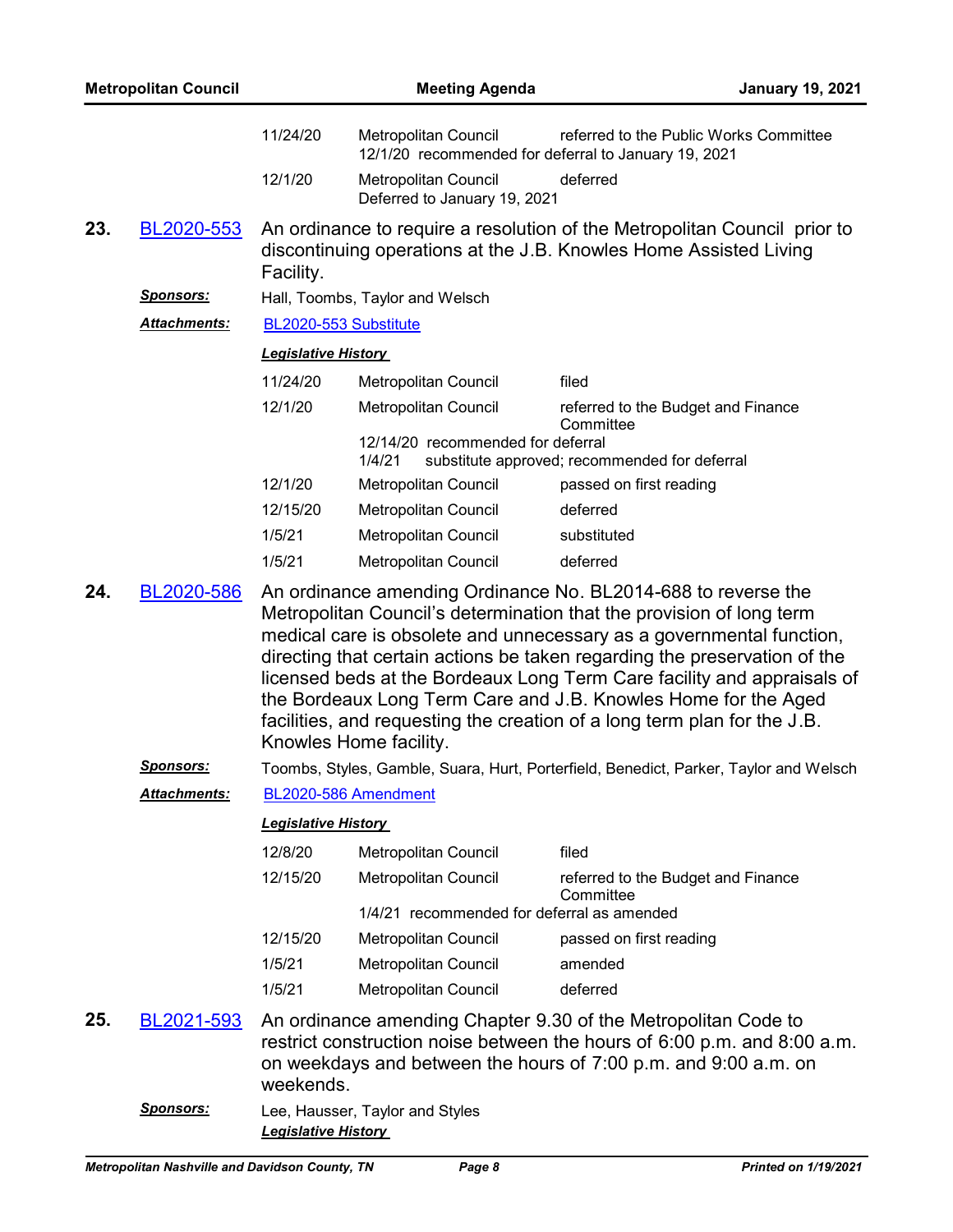|     | <b>Metropolitan Council</b> |                            | <b>Meeting Agenda</b>                           | <b>January 19, 2021</b>                                                                                                                                                                                                                                                                                                                                                                                                      |
|-----|-----------------------------|----------------------------|-------------------------------------------------|------------------------------------------------------------------------------------------------------------------------------------------------------------------------------------------------------------------------------------------------------------------------------------------------------------------------------------------------------------------------------------------------------------------------------|
|     |                             | 12/29/20                   | Metropolitan Council                            | filed                                                                                                                                                                                                                                                                                                                                                                                                                        |
|     |                             | 1/5/21                     | Metropolitan Council                            | referred to the Planning, Zoning, and<br><b>Historical Committee</b>                                                                                                                                                                                                                                                                                                                                                         |
|     |                             | 1/5/21                     | Metropolitan Council                            | passed on first reading                                                                                                                                                                                                                                                                                                                                                                                                      |
| 26. | BL2021-594                  |                            | Metropolitan Code.                              | An ordinance lowering the speed limit on streets designated as local<br>streets on the Major and Collector Street Plan within the Urban Services<br>District from 30 miles per hour to 25 miles per hour, allowing exceptions<br>to that general reduction to be granted by the Metropolitan Traffic and<br>Parking Commission, and amending Section 12.20.020 of the                                                        |
|     | <b>Sponsors:</b>            | and Benedict               |                                                 | Allen, Nash, OConnell, Henderson, Sledge, Bradford, Styles, Gamble, Taylor, Welsch                                                                                                                                                                                                                                                                                                                                           |
|     | Attachments:                | BL2021-594                 |                                                 |                                                                                                                                                                                                                                                                                                                                                                                                                              |
|     |                             | <b>Legislative History</b> |                                                 |                                                                                                                                                                                                                                                                                                                                                                                                                              |
|     |                             | 1/5/21                     | Metropolitan Council                            | referred to the Public Works Committee                                                                                                                                                                                                                                                                                                                                                                                       |
|     |                             | 1/5/21                     | Metropolitan Council                            | passed on first reading                                                                                                                                                                                                                                                                                                                                                                                                      |
|     |                             | 1/11/21                    | <b>Traffic and Parking</b><br>Commission        | approved                                                                                                                                                                                                                                                                                                                                                                                                                     |
| 27. | BL2021-595                  |                            |                                                 | An ordinance approving an agreement between the Metropolitan<br>Government of Nashville-Davidson County, Tennessee, by and through<br>the Metropolitan Nashville Police Department ("MNPD"), and Vanderbilt<br>University Medical Center ("VUMC") to provide medical support and<br>work cooperatively with other on-scene first responders to assist in any<br>situations encountered by MNPD that require medical support. |
|     | <b>Sponsors:</b>            | <b>Gamble and Styles</b>   |                                                 |                                                                                                                                                                                                                                                                                                                                                                                                                              |
|     | Attachments:                | BL2021-595                 |                                                 |                                                                                                                                                                                                                                                                                                                                                                                                                              |
|     |                             |                            | BL2021-595 Agreement                            |                                                                                                                                                                                                                                                                                                                                                                                                                              |
|     |                             | <b>Legislative History</b> |                                                 |                                                                                                                                                                                                                                                                                                                                                                                                                              |
|     |                             | 1/5/21                     | Metropolitan Council                            | referred to the Rules, Confirmations, and<br><b>Public Elections Committee</b>                                                                                                                                                                                                                                                                                                                                               |
|     |                             | 1/5/21                     | Metropolitan Council                            | passed on first reading                                                                                                                                                                                                                                                                                                                                                                                                      |
| 28. | BL2021-596                  |                            | nature enacted on or before September 15, 2020. | An ordinance readopting the Code of The Metropolitan Government of<br>Nashville and Davidson County, Tennessee, prepared by Municipal<br>Code Corporation including supplemental and replacement pages<br>thereof, containing certain ordinances of a general and permanent                                                                                                                                                  |
|     | <u>Sponsors:</u>            | Johnston                   |                                                 |                                                                                                                                                                                                                                                                                                                                                                                                                              |
|     | <b>Attachments:</b>         | BL2021-596                 |                                                 |                                                                                                                                                                                                                                                                                                                                                                                                                              |
|     |                             | <b>Legislative History</b> |                                                 |                                                                                                                                                                                                                                                                                                                                                                                                                              |
|     |                             | 1/5/21                     | Metropolitan Council                            | referred to the Rules, Confirmations, and<br><b>Public Elections Committee</b>                                                                                                                                                                                                                                                                                                                                               |
|     |                             | 1/5/21                     | Metropolitan Council                            | passed on first reading                                                                                                                                                                                                                                                                                                                                                                                                      |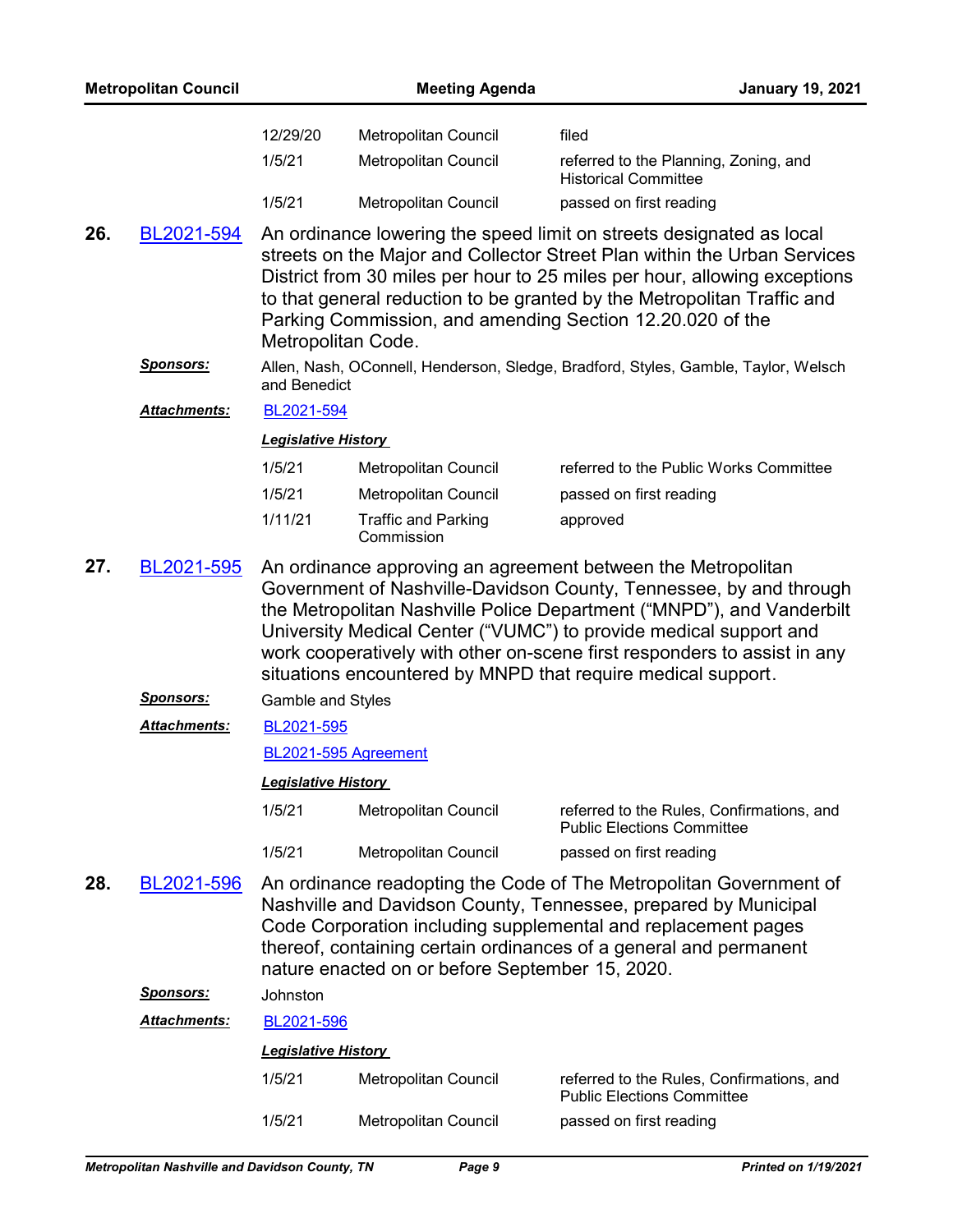| 29. | BL2021-597           | An ordinance approving a participation agreement between the<br>Metropolitan Government of Nashville and Davidson County, acting by<br>and through the Department of Public Works, and Monroe Infrastructure<br>LLC, for the construction of public infrastructure in Phase 1A of River<br>North. (Proposal No. 2021M-001AG-001) |                            |                                                                                                                                                                                                                                                                                |
|-----|----------------------|----------------------------------------------------------------------------------------------------------------------------------------------------------------------------------------------------------------------------------------------------------------------------------------------------------------------------------|----------------------------|--------------------------------------------------------------------------------------------------------------------------------------------------------------------------------------------------------------------------------------------------------------------------------|
|     | <u>Sponsors:</u>     |                                                                                                                                                                                                                                                                                                                                  |                            | Parker, Toombs, Murphy, Nash, Mendes, OConnell, Welsch, VanReece and Syracuse                                                                                                                                                                                                  |
|     | <u> Attachments:</u> | BL2021-597                                                                                                                                                                                                                                                                                                                       |                            |                                                                                                                                                                                                                                                                                |
|     |                      | BL2021-597 Agreement                                                                                                                                                                                                                                                                                                             |                            |                                                                                                                                                                                                                                                                                |
|     |                      | <b>Legislative History</b>                                                                                                                                                                                                                                                                                                       |                            |                                                                                                                                                                                                                                                                                |
|     |                      | 12/21/20                                                                                                                                                                                                                                                                                                                         | <b>Planning Commission</b> | approved                                                                                                                                                                                                                                                                       |
|     |                      | 1/5/21                                                                                                                                                                                                                                                                                                                           | Metropolitan Council       | referred to the Budget and Finance<br>Committee                                                                                                                                                                                                                                |
|     |                      | 1/5/21                                                                                                                                                                                                                                                                                                                           | Metropolitan Council       | referred to the Planning, Zoning, and<br><b>Historical Committee</b>                                                                                                                                                                                                           |
|     |                      | 1/5/21                                                                                                                                                                                                                                                                                                                           | Metropolitan Council       | referred to the Public Works Committee                                                                                                                                                                                                                                         |
|     |                      | 1/5/21                                                                                                                                                                                                                                                                                                                           | Metropolitan Council       | passed on first reading                                                                                                                                                                                                                                                        |
| 30. | BL2021-598           | An ordinance authorizing The Metropolitan Government of Nashville and<br>Davidson County to relocate a public fire hydrant assembly, for property<br>located at 517 Dr. D.B. Todd, Jr., Boulevard, (MWS Project No.<br>20-WL-126 and Proposal No. 2020M-104ES-001).                                                              |                            |                                                                                                                                                                                                                                                                                |
|     | <u>Sponsors:</u>     | Taylor, Murphy and Nash                                                                                                                                                                                                                                                                                                          |                            |                                                                                                                                                                                                                                                                                |
|     | <u> Attachments:</u> | BL2021-598                                                                                                                                                                                                                                                                                                                       |                            |                                                                                                                                                                                                                                                                                |
|     |                      | <b>BL2021-598 Exhibit</b>                                                                                                                                                                                                                                                                                                        |                            |                                                                                                                                                                                                                                                                                |
|     |                      | <b>Legislative History</b>                                                                                                                                                                                                                                                                                                       |                            |                                                                                                                                                                                                                                                                                |
|     |                      | 12/4/20                                                                                                                                                                                                                                                                                                                          | <b>Planning Commission</b> | approved                                                                                                                                                                                                                                                                       |
|     |                      | 1/5/21                                                                                                                                                                                                                                                                                                                           | Metropolitan Council       | referred to the Planning, Zoning, and<br><b>Historical Committee</b>                                                                                                                                                                                                           |
|     |                      | 1/5/21                                                                                                                                                                                                                                                                                                                           | Metropolitan Council       | referred to the Public Works Committee                                                                                                                                                                                                                                         |
|     |                      | 1/5/21                                                                                                                                                                                                                                                                                                                           | Metropolitan Council       | passed on first reading                                                                                                                                                                                                                                                        |
| 31. | BL2021-599           |                                                                                                                                                                                                                                                                                                                                  |                            | An ordinance authorizing The Metropolitan Government of Nashville and<br>Davidson County to accept a new sanitary sewer main and one sanitary<br>sewer manhole, for property located at 5661 Valley View Road (MWS<br>Project No. 20-SL-248 and Proposal No. 2020M-105ES-001). |
|     | <b>Sponsors:</b>     | Swope, Murphy and Nash                                                                                                                                                                                                                                                                                                           |                            |                                                                                                                                                                                                                                                                                |
|     | <b>Attachments:</b>  | BL2021-599                                                                                                                                                                                                                                                                                                                       |                            |                                                                                                                                                                                                                                                                                |
|     |                      | <b>BL2021-599 Exhibit</b>                                                                                                                                                                                                                                                                                                        |                            |                                                                                                                                                                                                                                                                                |
|     |                      | <b>Legislative History</b>                                                                                                                                                                                                                                                                                                       |                            |                                                                                                                                                                                                                                                                                |
|     |                      | 12/4/20                                                                                                                                                                                                                                                                                                                          | <b>Planning Commission</b> | approved                                                                                                                                                                                                                                                                       |
|     |                      | 1/5/21                                                                                                                                                                                                                                                                                                                           | Metropolitan Council       | referred to the Planning, Zoning, and<br><b>Historical Committee</b>                                                                                                                                                                                                           |
|     |                      | 1/5/21                                                                                                                                                                                                                                                                                                                           | Metropolitan Council       | referred to the Public Works Committee                                                                                                                                                                                                                                         |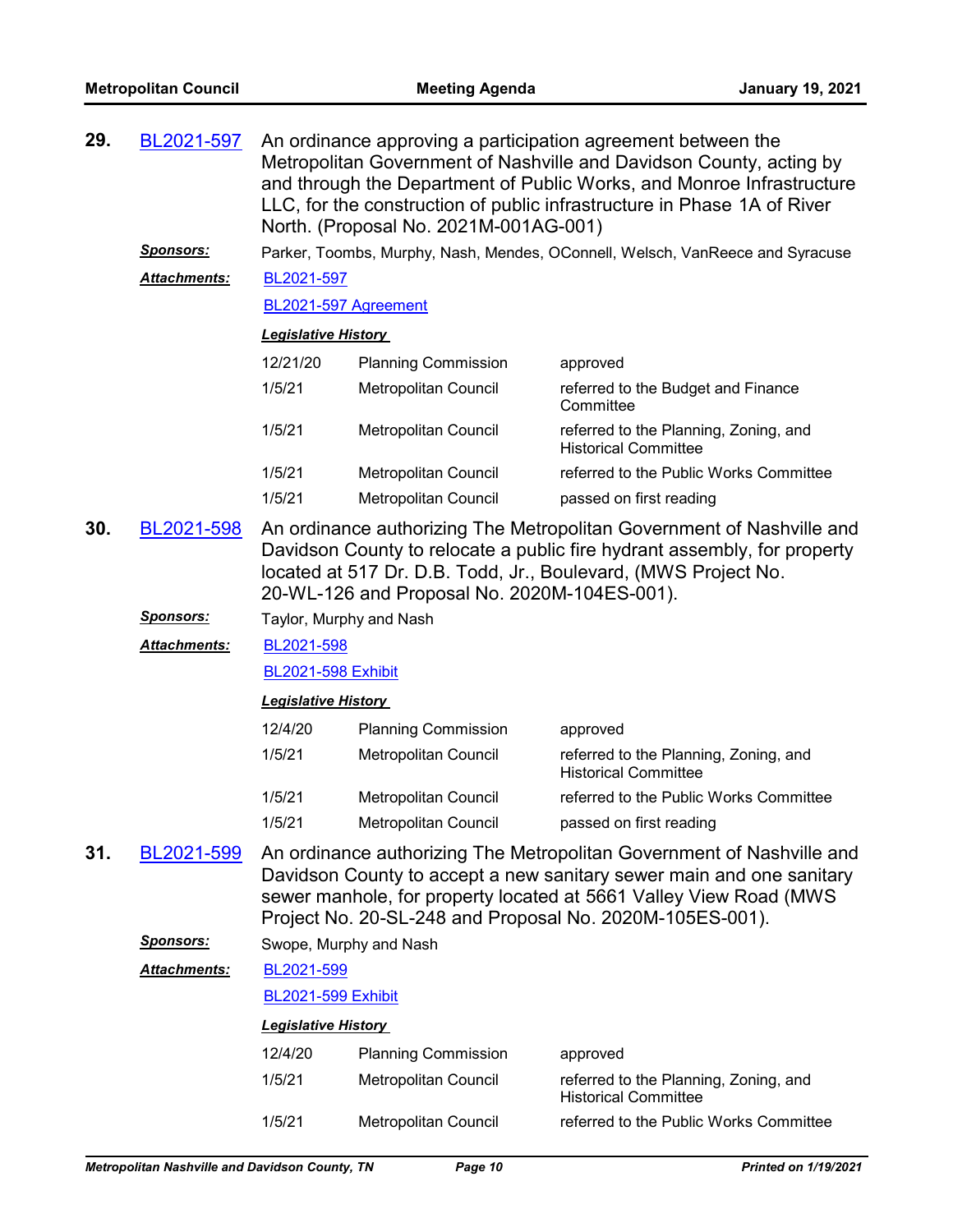| <b>Metropolitan Council</b> |                     | <b>Meeting Agenda</b>      |                                                                                                                                                                                                                                                                  |                                                                      | <b>January 19, 2021</b> |
|-----------------------------|---------------------|----------------------------|------------------------------------------------------------------------------------------------------------------------------------------------------------------------------------------------------------------------------------------------------------------|----------------------------------------------------------------------|-------------------------|
|                             |                     | 1/5/21                     | Metropolitan Council                                                                                                                                                                                                                                             | passed on first reading                                              |                         |
| 32.                         | BL2021-600          |                            | An ordinance authorizing The Metropolitan Government of Nashville and<br>Davidson County to relocate a public fire hydrant assembly, for three<br>properties located at 1207 Sweetbriar Avenue, (MWS Project No.<br>20-WL-140 and Proposal No. 2020M-106ES-001). |                                                                      |                         |
|                             | <b>Sponsors:</b>    |                            | Cash, Murphy and Nash                                                                                                                                                                                                                                            |                                                                      |                         |
|                             | <b>Attachments:</b> |                            | BL2021-600                                                                                                                                                                                                                                                       |                                                                      |                         |
|                             |                     | <b>BL2021-600 Exhibit</b>  |                                                                                                                                                                                                                                                                  |                                                                      |                         |
|                             |                     | <b>Legislative History</b> |                                                                                                                                                                                                                                                                  |                                                                      |                         |
|                             |                     | 12/4/20                    | <b>Planning Commission</b>                                                                                                                                                                                                                                       | approved                                                             |                         |
|                             |                     | 1/5/21                     | Metropolitan Council                                                                                                                                                                                                                                             | referred to the Planning, Zoning, and<br><b>Historical Committee</b> |                         |
|                             |                     | 1/5/21                     | Metropolitan Council                                                                                                                                                                                                                                             | referred to the Public Works Committee                               |                         |
|                             |                     | 1/5/21                     | Metropolitan Council                                                                                                                                                                                                                                             | passed on first reading                                              |                         |
|                             |                     |                            |                                                                                                                                                                                                                                                                  |                                                                      |                         |

- **K. Bills on Third Reading**
- An ordinance to amend Title 17 of the Metropolitan Code of Laws, the Zoning Ordinance of The Metropolitan Government of Nashville and Davidson County, by changing from AR2a to SP zoning for properties located at 5866 Pettus Road and Pettus Road (unnumbered), approximately 1,120 feet north of Sundown Drive (44.44 acres), to permit 136 detached single-family and attached single-family units, all of which is described herein (Proposal No. 2020SP-038-001). **33.** [BL2020-517](http://nashville.legistar.com/gateway.aspx?m=l&id=/matter.aspx?key=1567)
	- *Sponsors:* Rutherford
	- [BL2020-517](http://nashville.legistar.com/gateway.aspx?M=F&ID=a0ecd73a-bb8a-4a20-b7a8-464001357ac2.pdf) *Attachments:*

[BL2020-517 Plans](http://nashville.legistar.com/gateway.aspx?M=F&ID=7507ebbb-3a26-4fe3-bb79-7c062cd09bdb.pdf)

| 9/24/20  | <b>Planning Commission</b>                                                  | approved with conditions, disapproved<br>without                     |  |
|----------|-----------------------------------------------------------------------------|----------------------------------------------------------------------|--|
|          | $(7-0)$                                                                     |                                                                      |  |
| 10/27/20 | <b>Metropolitan Council</b>                                                 | filed                                                                |  |
| 11/5/20  | Metropolitan Council                                                        | passed on first reading                                              |  |
| 11/6/20  | Metropolitan Council                                                        | advertised                                                           |  |
| 12/1/20  | <b>Metropolitan Council</b><br>12/1/2020 Public hearing held                | public hearing set                                                   |  |
| 12/1/20  | Metropolitan Council<br>12/1/2020 Third reading deferred to January 5, 2021 | deferred                                                             |  |
| 12/1/20  | Metropolitan Council                                                        | passed on second reading                                             |  |
| 12/29/20 | Metropolitan Council                                                        | referred to the Planning, Zoning, and<br><b>Historical Committee</b> |  |
|          | 1/4/21 recommended for deferral                                             |                                                                      |  |
| 1/5/21   | Metropolitan Council                                                        | deferred                                                             |  |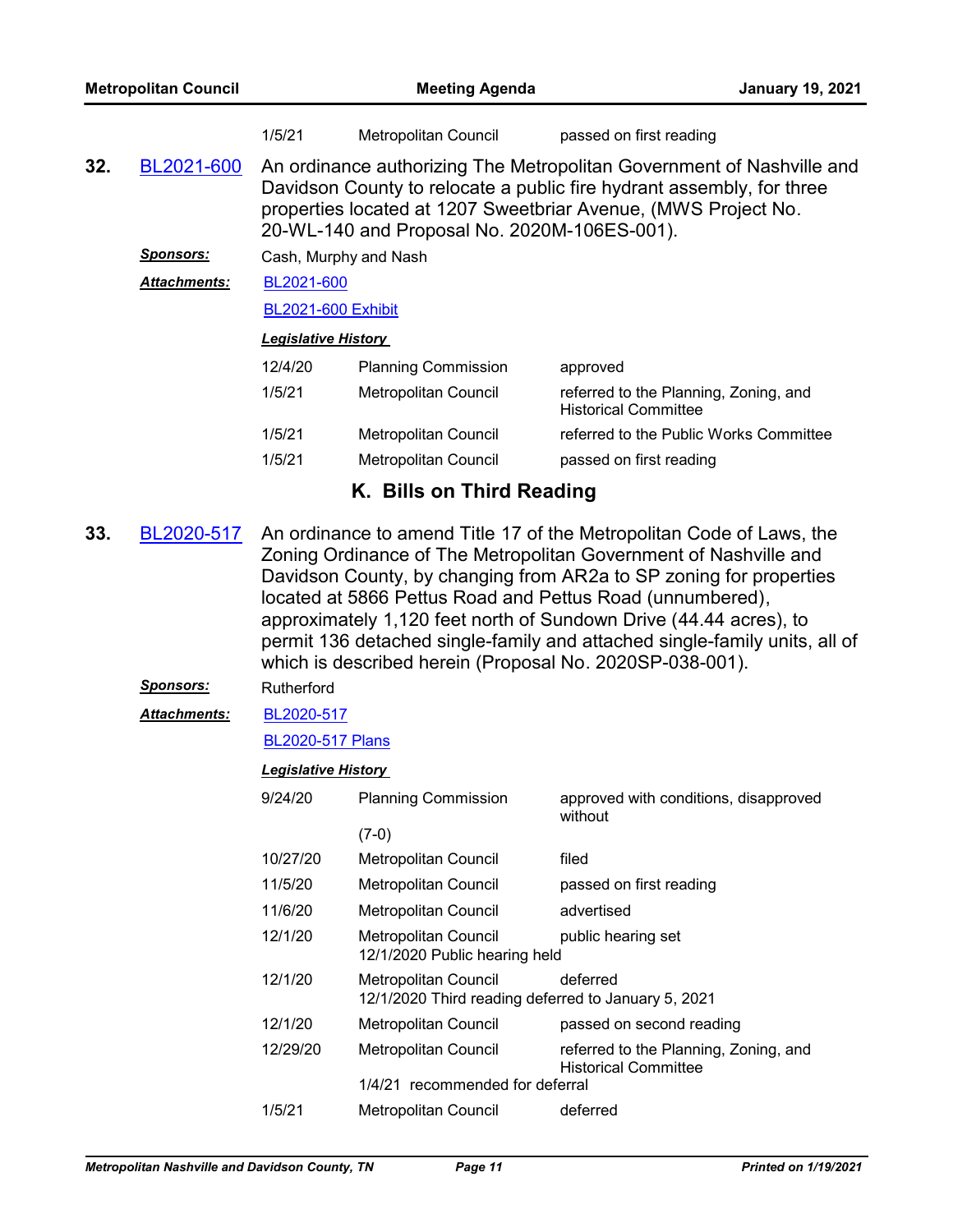| 34. | BL2020-522   |                            | An ordinance to amend Title 17 of the Metropolitan Code of Laws, the<br>Zoning Ordinance of The Metropolitan Government of Nashville and<br>Davidson County, by changing from AR2a to RM20-NS zoning for<br>properties located at 5118 Mt. View Road and Mt. View Road<br>(unnumbered), approximately 360 feet west of Highlander Drive (9.4<br>acres), all of which is described herein (Proposal No.<br>2020Z-118PR-001). |                                                                                                                                                                                                                                                                                                                                                   |  |
|-----|--------------|----------------------------|-----------------------------------------------------------------------------------------------------------------------------------------------------------------------------------------------------------------------------------------------------------------------------------------------------------------------------------------------------------------------------------------------------------------------------|---------------------------------------------------------------------------------------------------------------------------------------------------------------------------------------------------------------------------------------------------------------------------------------------------------------------------------------------------|--|
|     | Sponsors:    | <b>Styles</b>              |                                                                                                                                                                                                                                                                                                                                                                                                                             |                                                                                                                                                                                                                                                                                                                                                   |  |
|     | Attachments: | BL2020-522                 |                                                                                                                                                                                                                                                                                                                                                                                                                             |                                                                                                                                                                                                                                                                                                                                                   |  |
|     |              | <b>Legislative History</b> |                                                                                                                                                                                                                                                                                                                                                                                                                             |                                                                                                                                                                                                                                                                                                                                                   |  |
|     |              | 10/22/20                   | <b>Planning Commission</b><br>$(7-0)$                                                                                                                                                                                                                                                                                                                                                                                       | approved                                                                                                                                                                                                                                                                                                                                          |  |
|     |              | 10/27/20                   | Metropolitan Council                                                                                                                                                                                                                                                                                                                                                                                                        | filed                                                                                                                                                                                                                                                                                                                                             |  |
|     |              | 11/5/20                    | Metropolitan Council                                                                                                                                                                                                                                                                                                                                                                                                        | passed on first reading                                                                                                                                                                                                                                                                                                                           |  |
|     |              | 11/6/20                    | Metropolitan Council<br>Second advertisement on 12/11/2020                                                                                                                                                                                                                                                                                                                                                                  | advertised                                                                                                                                                                                                                                                                                                                                        |  |
|     |              | 12/1/20                    | Metropolitan Council<br>Public hearing deferred to January 5, 2021                                                                                                                                                                                                                                                                                                                                                          | public hearing set                                                                                                                                                                                                                                                                                                                                |  |
|     |              | 12/1/20                    | Metropolitan Council<br>Deferred to January 5, 2021                                                                                                                                                                                                                                                                                                                                                                         | deferred                                                                                                                                                                                                                                                                                                                                          |  |
|     |              | 1/5/21                     | Metropolitan Council                                                                                                                                                                                                                                                                                                                                                                                                        | passed on second reading                                                                                                                                                                                                                                                                                                                          |  |
|     |              | 1/12/21                    | Metropolitan Council                                                                                                                                                                                                                                                                                                                                                                                                        | referred to the Planning, Zoning, and<br><b>Historical Committee</b>                                                                                                                                                                                                                                                                              |  |
| 35. | BL2020-525   |                            |                                                                                                                                                                                                                                                                                                                                                                                                                             | An ordinance to amend Title 17 of the Metropolitan Code of Laws, the<br>Zoning Ordinance of The Metropolitan Government of Nashville and<br>Davidson County, by changing from R20 to IWD zoning for property<br>located at Ned Shelton Road (unnumbered), southwest of the<br>intersection of Ned Shelton Road and Bell Road (7.27 acres), all of |  |

*Sponsors:* Porterfield

*Attachments:* [BL2020-525](http://nashville.legistar.com/gateway.aspx?M=F&ID=e7367d42-8217-4dbd-a22d-9e4c5f505783.pdf)

#### *Legislative History*

| 9/24/20  | <b>Planning Commission</b><br>(7-0)                                | approved with conditions |
|----------|--------------------------------------------------------------------|--------------------------|
| 10/27/20 | <b>Metropolitan Council</b>                                        | filed                    |
| 11/5/20  | Metropolitan Council                                               | passed on first reading  |
| 11/6/20  | <b>Metropolitan Council</b><br>Second advertisement on 12/11/2020  | advertised               |
| 12/1/20  | Metropolitan Council<br>Public hearing deferred to January 5, 2021 | public hearing set       |
| 12/1/20  | <b>Metropolitan Council</b><br>Deferred to January 5, 2021         | deferred                 |
| 1/5/21   | <b>Metropolitan Council</b>                                        | passed on second reading |

which is described herein (Proposal No. 2020Z-128PR-001).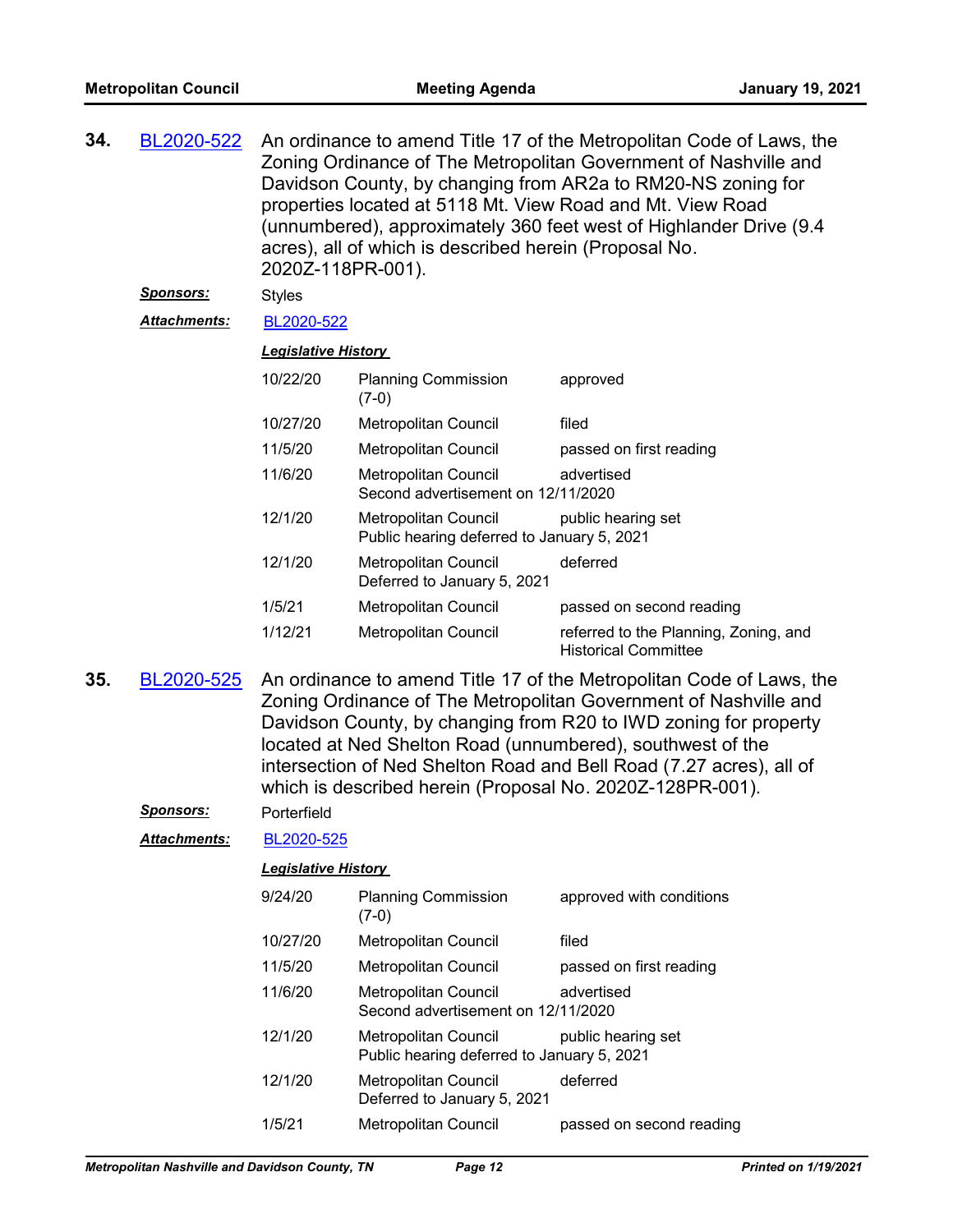|     |                     | 1/12/21                                                                                                                                                                                                                                                                                                                                                                                                                                                                                                                      | Metropolitan Council                                      | referred to the Planning, Zoning, and<br><b>Historical Committee</b>                                                                                                                                                                                                                                                                                                                                                                                                                                                 |
|-----|---------------------|------------------------------------------------------------------------------------------------------------------------------------------------------------------------------------------------------------------------------------------------------------------------------------------------------------------------------------------------------------------------------------------------------------------------------------------------------------------------------------------------------------------------------|-----------------------------------------------------------|----------------------------------------------------------------------------------------------------------------------------------------------------------------------------------------------------------------------------------------------------------------------------------------------------------------------------------------------------------------------------------------------------------------------------------------------------------------------------------------------------------------------|
| 36. | BL2020-529          |                                                                                                                                                                                                                                                                                                                                                                                                                                                                                                                              | (Proposal No. 2020SP-031-001).                            | An ordinance to amend Title 17 of the Metropolitan Code of Laws, the<br>Zoning Ordinance of The Metropolitan Government of Nashville and<br>Davidson County, by changing from SCR to SP zoning for a portion of<br>property located at 4004 Hillsboro Pike, approximately 345 feet south of<br>Richard Jones Road and within the Green Hills Urban Design Overlay<br>District (0.13 acres), to permit animal boarding facility, dog kennel and<br>all uses permitted in SCR zoning, all of which is described herein |
|     | <u>Sponsors:</u>    | Pulley                                                                                                                                                                                                                                                                                                                                                                                                                                                                                                                       |                                                           |                                                                                                                                                                                                                                                                                                                                                                                                                                                                                                                      |
|     | <b>Attachments:</b> | BL2020-529                                                                                                                                                                                                                                                                                                                                                                                                                                                                                                                   |                                                           |                                                                                                                                                                                                                                                                                                                                                                                                                                                                                                                      |
|     |                     | <b>BL2020-529 Plans</b>                                                                                                                                                                                                                                                                                                                                                                                                                                                                                                      |                                                           |                                                                                                                                                                                                                                                                                                                                                                                                                                                                                                                      |
|     |                     | <b>Legislative History</b>                                                                                                                                                                                                                                                                                                                                                                                                                                                                                                   |                                                           |                                                                                                                                                                                                                                                                                                                                                                                                                                                                                                                      |
|     |                     | 8/27/20                                                                                                                                                                                                                                                                                                                                                                                                                                                                                                                      | <b>Planning Commission</b>                                | approved with conditions, disapproved<br>without                                                                                                                                                                                                                                                                                                                                                                                                                                                                     |
|     |                     |                                                                                                                                                                                                                                                                                                                                                                                                                                                                                                                              | $(4-2)$                                                   |                                                                                                                                                                                                                                                                                                                                                                                                                                                                                                                      |
|     |                     | 11/5/20                                                                                                                                                                                                                                                                                                                                                                                                                                                                                                                      | Metropolitan Council                                      | passed on first reading                                                                                                                                                                                                                                                                                                                                                                                                                                                                                              |
|     |                     | 12/1/20                                                                                                                                                                                                                                                                                                                                                                                                                                                                                                                      | Metropolitan Council                                      | public hearing set                                                                                                                                                                                                                                                                                                                                                                                                                                                                                                   |
|     |                     | 12/1/20                                                                                                                                                                                                                                                                                                                                                                                                                                                                                                                      | Metropolitan Council                                      | passed on second reading                                                                                                                                                                                                                                                                                                                                                                                                                                                                                             |
|     |                     | 12/8/20                                                                                                                                                                                                                                                                                                                                                                                                                                                                                                                      | Metropolitan Council<br>12/14/20 recommended for deferral | referred to the Planning, Zoning, and<br><b>Historical Committee</b>                                                                                                                                                                                                                                                                                                                                                                                                                                                 |
|     |                     | 12/15/20                                                                                                                                                                                                                                                                                                                                                                                                                                                                                                                     | Metropolitan Council<br>Deferred to January 19, 2021      | deferred                                                                                                                                                                                                                                                                                                                                                                                                                                                                                                             |
| 37. | BL2020-565          | An ordinance to amend Title 17 of the Metropolitan Code of Laws, the<br>Zoning Ordinance of The Metropolitan Government of Nashville and<br>Davidson County, by changing from RS7.5 and R6 to SP zoning for<br>properties located at 819 W Trinity Lane, W Trinity Lane (unnumbered),<br>and Brownlo Street (unnumbered), at the northwest corner of W Trinity<br>Lane and Brownlo Street (12.14 acres), to permit 312 multi-family<br>residential units, all of which is described herein (Proposal No.<br>2020SP-044-001). |                                                           |                                                                                                                                                                                                                                                                                                                                                                                                                                                                                                                      |
|     | <b>Sponsors:</b>    | Toombs                                                                                                                                                                                                                                                                                                                                                                                                                                                                                                                       |                                                           |                                                                                                                                                                                                                                                                                                                                                                                                                                                                                                                      |
|     | Attachments:        | <b>BL2020-565 plans</b>                                                                                                                                                                                                                                                                                                                                                                                                                                                                                                      |                                                           |                                                                                                                                                                                                                                                                                                                                                                                                                                                                                                                      |
|     |                     | BL2020-565 sketch                                                                                                                                                                                                                                                                                                                                                                                                                                                                                                            |                                                           |                                                                                                                                                                                                                                                                                                                                                                                                                                                                                                                      |
|     |                     | <b>Legislative History</b>                                                                                                                                                                                                                                                                                                                                                                                                                                                                                                   |                                                           |                                                                                                                                                                                                                                                                                                                                                                                                                                                                                                                      |
|     |                     | 10/22/20                                                                                                                                                                                                                                                                                                                                                                                                                                                                                                                     | <b>Planning Commission</b>                                | approved with conditions, disapproved<br>without                                                                                                                                                                                                                                                                                                                                                                                                                                                                     |
|     |                     |                                                                                                                                                                                                                                                                                                                                                                                                                                                                                                                              | $(7-0)$                                                   |                                                                                                                                                                                                                                                                                                                                                                                                                                                                                                                      |
|     |                     | 11/24/20                                                                                                                                                                                                                                                                                                                                                                                                                                                                                                                     | Metropolitan Council                                      | filed                                                                                                                                                                                                                                                                                                                                                                                                                                                                                                                |
|     |                     | 12/1/20                                                                                                                                                                                                                                                                                                                                                                                                                                                                                                                      | Metropolitan Council                                      | passed on first reading                                                                                                                                                                                                                                                                                                                                                                                                                                                                                              |

12/11/20 Metropolitan Council advertised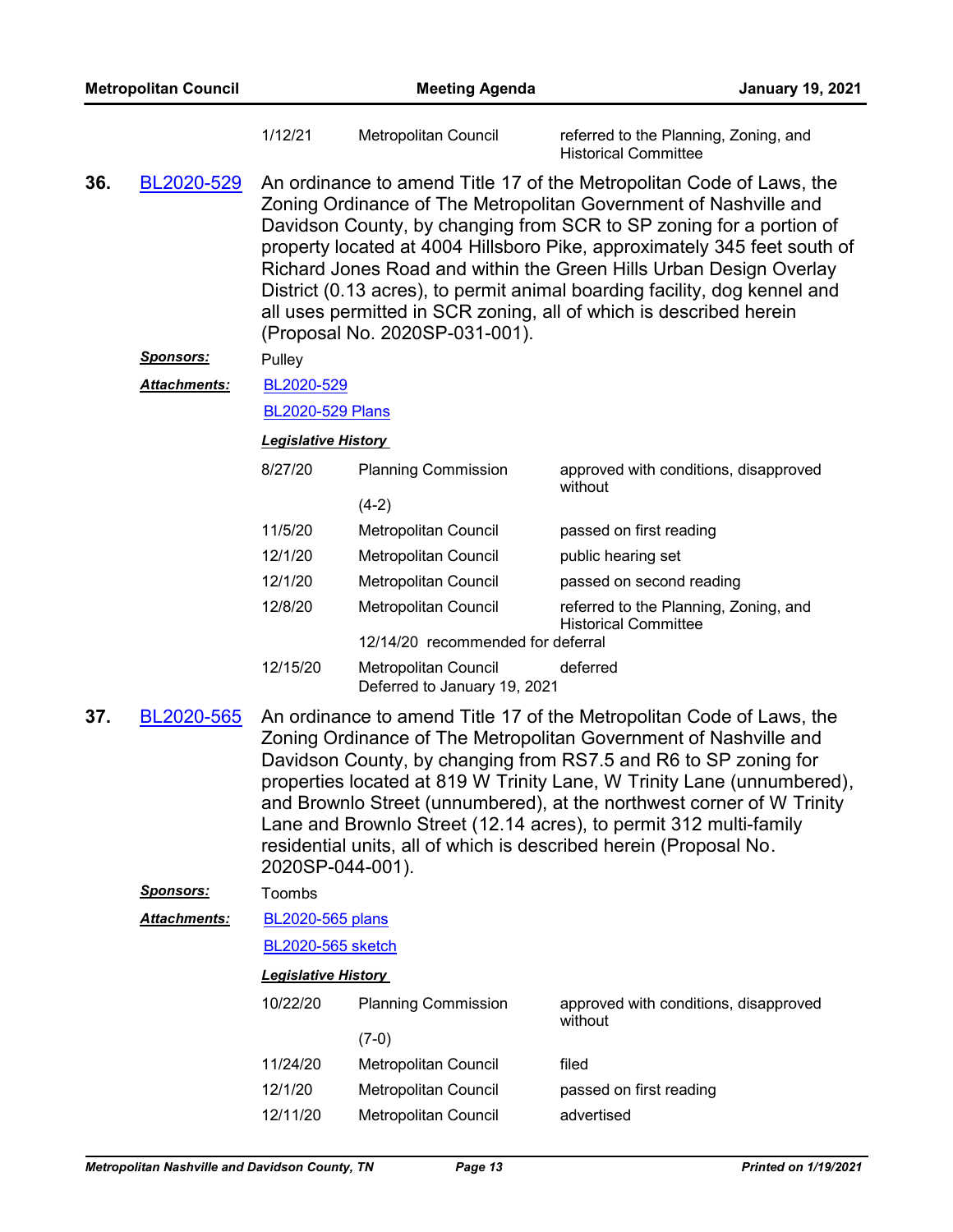|     | <b>Metropolitan Council</b> |                                                                                                                                                                                                                                                                                                                                                                                                                                       | <b>Meeting Agenda</b>           | <b>January 19, 2021</b>                                              |  |  |
|-----|-----------------------------|---------------------------------------------------------------------------------------------------------------------------------------------------------------------------------------------------------------------------------------------------------------------------------------------------------------------------------------------------------------------------------------------------------------------------------------|---------------------------------|----------------------------------------------------------------------|--|--|
|     |                             | 1/5/21                                                                                                                                                                                                                                                                                                                                                                                                                                | Metropolitan Council            | public hearing set                                                   |  |  |
|     |                             | 1/5/21                                                                                                                                                                                                                                                                                                                                                                                                                                | Metropolitan Council            | passed on second reading                                             |  |  |
|     |                             | 1/12/21                                                                                                                                                                                                                                                                                                                                                                                                                               | Metropolitan Council            | referred to the Planning, Zoning, and<br><b>Historical Committee</b> |  |  |
| 38. | BL2020-566                  | An ordinance to amend Title 17 of the Metropolitan Code of Laws, the<br>Zoning Ordinance of The Metropolitan Government of Nashville and<br>Davidson County, by changing from RS15 to SP zoning for properties<br>located at 3941 and 3957 Dodson Chapel Road, approximately 175 feet<br>south of Central Pike (3.64 acres), to permit a multi-family development,<br>all of which is described herein (Proposal No. 2020SP-042-001). |                                 |                                                                      |  |  |
|     | <b>Sponsors:</b>            | Rhoten                                                                                                                                                                                                                                                                                                                                                                                                                                |                                 |                                                                      |  |  |
|     | <b>Attachments:</b>         | <b>BL2020-566 plans</b>                                                                                                                                                                                                                                                                                                                                                                                                               |                                 |                                                                      |  |  |
|     |                             | BL2020-566 sketch                                                                                                                                                                                                                                                                                                                                                                                                                     |                                 |                                                                      |  |  |
|     |                             | <b>Legislative History</b>                                                                                                                                                                                                                                                                                                                                                                                                            |                                 |                                                                      |  |  |
|     |                             | 10/22/20                                                                                                                                                                                                                                                                                                                                                                                                                              | <b>Planning Commission</b>      | approved with conditions, disapproved<br>without                     |  |  |
|     |                             | 11/24/20                                                                                                                                                                                                                                                                                                                                                                                                                              | $(7-0)$<br>Metropolitan Council | filed                                                                |  |  |
|     |                             | 12/1/20                                                                                                                                                                                                                                                                                                                                                                                                                               | Metropolitan Council            | passed on first reading                                              |  |  |
|     |                             | 12/11/20                                                                                                                                                                                                                                                                                                                                                                                                                              | Metropolitan Council            | advertised                                                           |  |  |
|     |                             | 1/5/21                                                                                                                                                                                                                                                                                                                                                                                                                                | Metropolitan Council            | public hearing set                                                   |  |  |
|     |                             | 1/5/21                                                                                                                                                                                                                                                                                                                                                                                                                                | Metropolitan Council            | passed on second reading                                             |  |  |
|     |                             | 1/12/21                                                                                                                                                                                                                                                                                                                                                                                                                               | Metropolitan Council            | referred to the Planning, Zoning, and<br><b>Historical Committee</b> |  |  |
| 39. | BL2020-567                  | An ordinance to amend Title 17 of the Metropolitan Code of Laws, the<br>Zoning Ordinance of The Metropolitan Government of Nashville and<br>Davidson County, by changing from RS7.5 to SP zoning for property<br>located at 200 Raymond Street, approximately 180 feet north of Veritas<br>Street (0.33 acres), to permit seven multi-family units, all of which is<br>described herein (Proposal No. 2020SP-046-001).                |                                 |                                                                      |  |  |
|     | Sponsors:                   | Welsch                                                                                                                                                                                                                                                                                                                                                                                                                                |                                 |                                                                      |  |  |
|     | Attachments:                | <b>BL2020-567 plans</b>                                                                                                                                                                                                                                                                                                                                                                                                               |                                 |                                                                      |  |  |
|     |                             | <b>BL2020-567 sketch</b>                                                                                                                                                                                                                                                                                                                                                                                                              |                                 |                                                                      |  |  |
|     |                             | <b>Legislative History</b>                                                                                                                                                                                                                                                                                                                                                                                                            |                                 |                                                                      |  |  |
|     |                             | 11/12/20                                                                                                                                                                                                                                                                                                                                                                                                                              | <b>Planning Commission</b>      | approved with conditions, disapproved<br>without                     |  |  |
|     |                             |                                                                                                                                                                                                                                                                                                                                                                                                                                       | $(7-0)$                         |                                                                      |  |  |
|     |                             | 11/24/20                                                                                                                                                                                                                                                                                                                                                                                                                              | Metropolitan Council            | filed                                                                |  |  |
|     |                             | 12/1/20                                                                                                                                                                                                                                                                                                                                                                                                                               | Metropolitan Council            | passed on first reading                                              |  |  |
|     |                             | 12/11/20                                                                                                                                                                                                                                                                                                                                                                                                                              | Metropolitan Council            | advertised                                                           |  |  |
|     |                             | 1/5/21                                                                                                                                                                                                                                                                                                                                                                                                                                | Metropolitan Council            | public hearing set                                                   |  |  |
|     |                             | 1/5/21                                                                                                                                                                                                                                                                                                                                                                                                                                | Metropolitan Council            | passed on second reading                                             |  |  |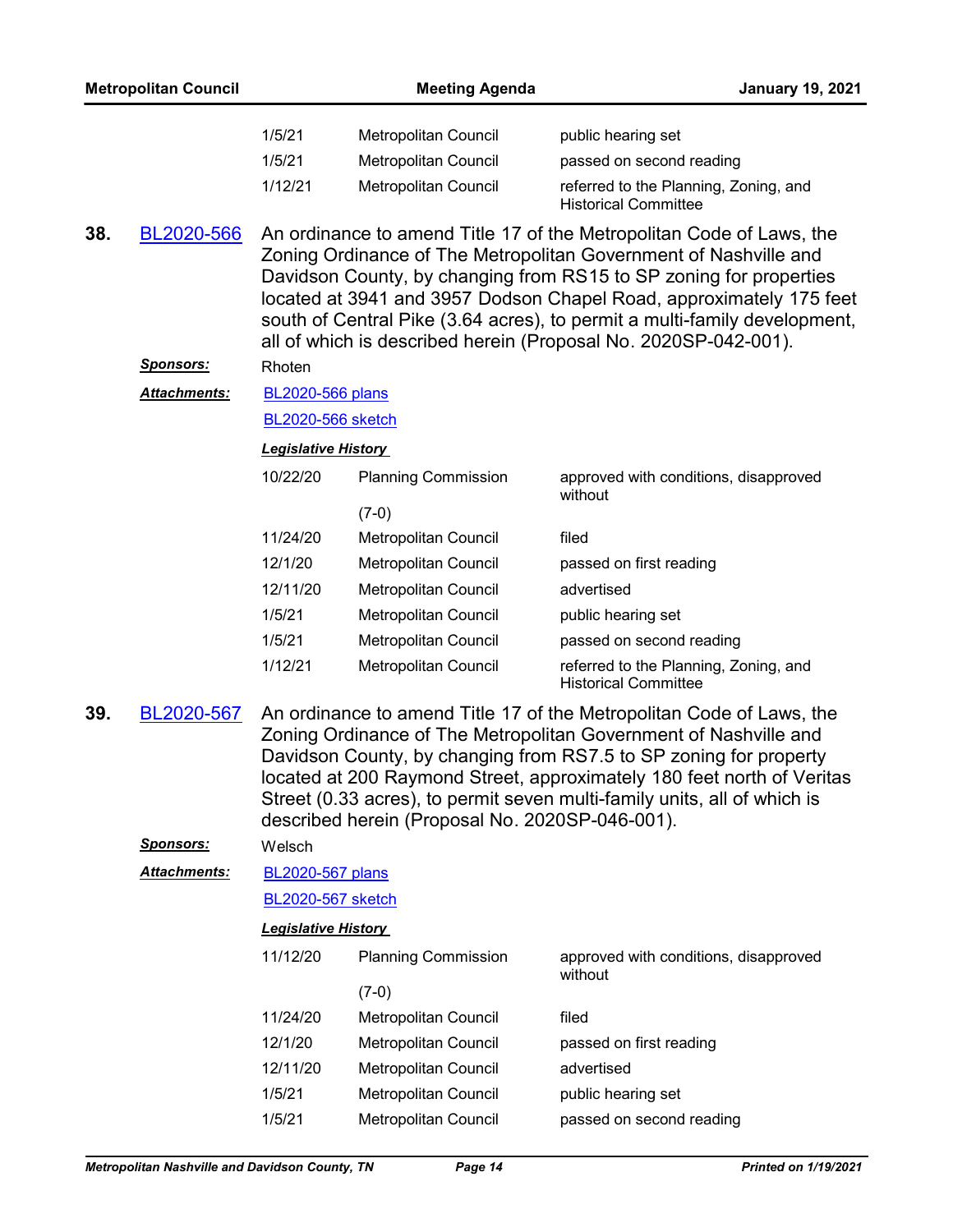| <b>Metropolitan Council</b> |                      | <b>Meeting Agenda</b>                                                                                                                                                                                                                                                                                                                                                                                                |                                       | <b>January 19, 2021</b>                                                                                                                                                                                                                                                                                                                                          |  |
|-----------------------------|----------------------|----------------------------------------------------------------------------------------------------------------------------------------------------------------------------------------------------------------------------------------------------------------------------------------------------------------------------------------------------------------------------------------------------------------------|---------------------------------------|------------------------------------------------------------------------------------------------------------------------------------------------------------------------------------------------------------------------------------------------------------------------------------------------------------------------------------------------------------------|--|
|                             |                      | 1/12/21                                                                                                                                                                                                                                                                                                                                                                                                              | Metropolitan Council                  | referred to the Planning, Zoning, and<br><b>Historical Committee</b>                                                                                                                                                                                                                                                                                             |  |
| 40.                         | BL2020-568           |                                                                                                                                                                                                                                                                                                                                                                                                                      | 2020Z-127PR-001).                     | An ordinance to amend Title 17 of the Metropolitan Code of Laws, the<br>Zoning Ordinance of The Metropolitan Government of Nashville and<br>Davidson County, by changing from R6 to RM15-A zoning for property<br>located at 1119 Chester Avenue, approximately 445 feet east of Gallatin<br>Avenue (0.32 acres), all of which is described herein (Proposal No. |  |
|                             | <u>Sponsors:</u>     | <b>Benedict</b>                                                                                                                                                                                                                                                                                                                                                                                                      |                                       |                                                                                                                                                                                                                                                                                                                                                                  |  |
|                             | <u> Attachments:</u> | <b>BL2020-568 sketch</b>                                                                                                                                                                                                                                                                                                                                                                                             |                                       |                                                                                                                                                                                                                                                                                                                                                                  |  |
|                             |                      | <b>Legislative History</b>                                                                                                                                                                                                                                                                                                                                                                                           |                                       |                                                                                                                                                                                                                                                                                                                                                                  |  |
|                             |                      | 11/12/20                                                                                                                                                                                                                                                                                                                                                                                                             | <b>Planning Commission</b><br>$(7-0)$ | approved                                                                                                                                                                                                                                                                                                                                                         |  |
|                             |                      | 11/24/20                                                                                                                                                                                                                                                                                                                                                                                                             | Metropolitan Council                  | filed                                                                                                                                                                                                                                                                                                                                                            |  |
|                             |                      | 12/1/20                                                                                                                                                                                                                                                                                                                                                                                                              | Metropolitan Council                  | passed on first reading                                                                                                                                                                                                                                                                                                                                          |  |
|                             |                      | 12/11/20                                                                                                                                                                                                                                                                                                                                                                                                             | Metropolitan Council                  | advertised                                                                                                                                                                                                                                                                                                                                                       |  |
|                             |                      | 1/5/21                                                                                                                                                                                                                                                                                                                                                                                                               | Metropolitan Council                  | public hearing set                                                                                                                                                                                                                                                                                                                                               |  |
|                             |                      | 1/5/21                                                                                                                                                                                                                                                                                                                                                                                                               | Metropolitan Council                  | passed on second reading                                                                                                                                                                                                                                                                                                                                         |  |
|                             |                      | 1/12/21                                                                                                                                                                                                                                                                                                                                                                                                              | Metropolitan Council                  | referred to the Planning, Zoning, and<br><b>Historical Committee</b>                                                                                                                                                                                                                                                                                             |  |
| 41.                         | BL2020-569           | An ordinance to amend Title 17 of the Metropolitan Code of Laws, the<br>Zoning Ordinance of The Metropolitan Government of Nashville and<br>Davidson County, by changing from IR to SP zoning for property located<br>at 1414 3rd Avenue North, approximately 100 feet north of Taylor Street<br>(0.95 acres), to permit a mixed use development, all of which is<br>described herein (Proposal No. 2020SP-037-001). |                                       |                                                                                                                                                                                                                                                                                                                                                                  |  |
|                             | Sponsors:            | OConnell                                                                                                                                                                                                                                                                                                                                                                                                             |                                       |                                                                                                                                                                                                                                                                                                                                                                  |  |
|                             | Attachments:         | <b>BL2020-569 plans</b>                                                                                                                                                                                                                                                                                                                                                                                              |                                       |                                                                                                                                                                                                                                                                                                                                                                  |  |
|                             |                      | <b>BL2020-569 sketch</b>                                                                                                                                                                                                                                                                                                                                                                                             |                                       |                                                                                                                                                                                                                                                                                                                                                                  |  |
|                             |                      | <b>Legislative History</b>                                                                                                                                                                                                                                                                                                                                                                                           |                                       |                                                                                                                                                                                                                                                                                                                                                                  |  |
|                             |                      | 10/22/20                                                                                                                                                                                                                                                                                                                                                                                                             | <b>Planning Commission</b>            | approved with conditions, disapproved<br>without                                                                                                                                                                                                                                                                                                                 |  |
|                             |                      |                                                                                                                                                                                                                                                                                                                                                                                                                      | $(7-0)$                               |                                                                                                                                                                                                                                                                                                                                                                  |  |
|                             |                      | 11/24/20                                                                                                                                                                                                                                                                                                                                                                                                             | Metropolitan Council                  | filed                                                                                                                                                                                                                                                                                                                                                            |  |
|                             |                      | 12/1/20                                                                                                                                                                                                                                                                                                                                                                                                              | Metropolitan Council                  | passed on first reading                                                                                                                                                                                                                                                                                                                                          |  |

12/11/20 Metropolitan Council advertised

1/5/21 Metropolitan Council public hearing set

1/5/21 Metropolitan Council passed on second reading

1/12/21 Metropolitan Council referred to the Planning, Zoning, and

Historical Committee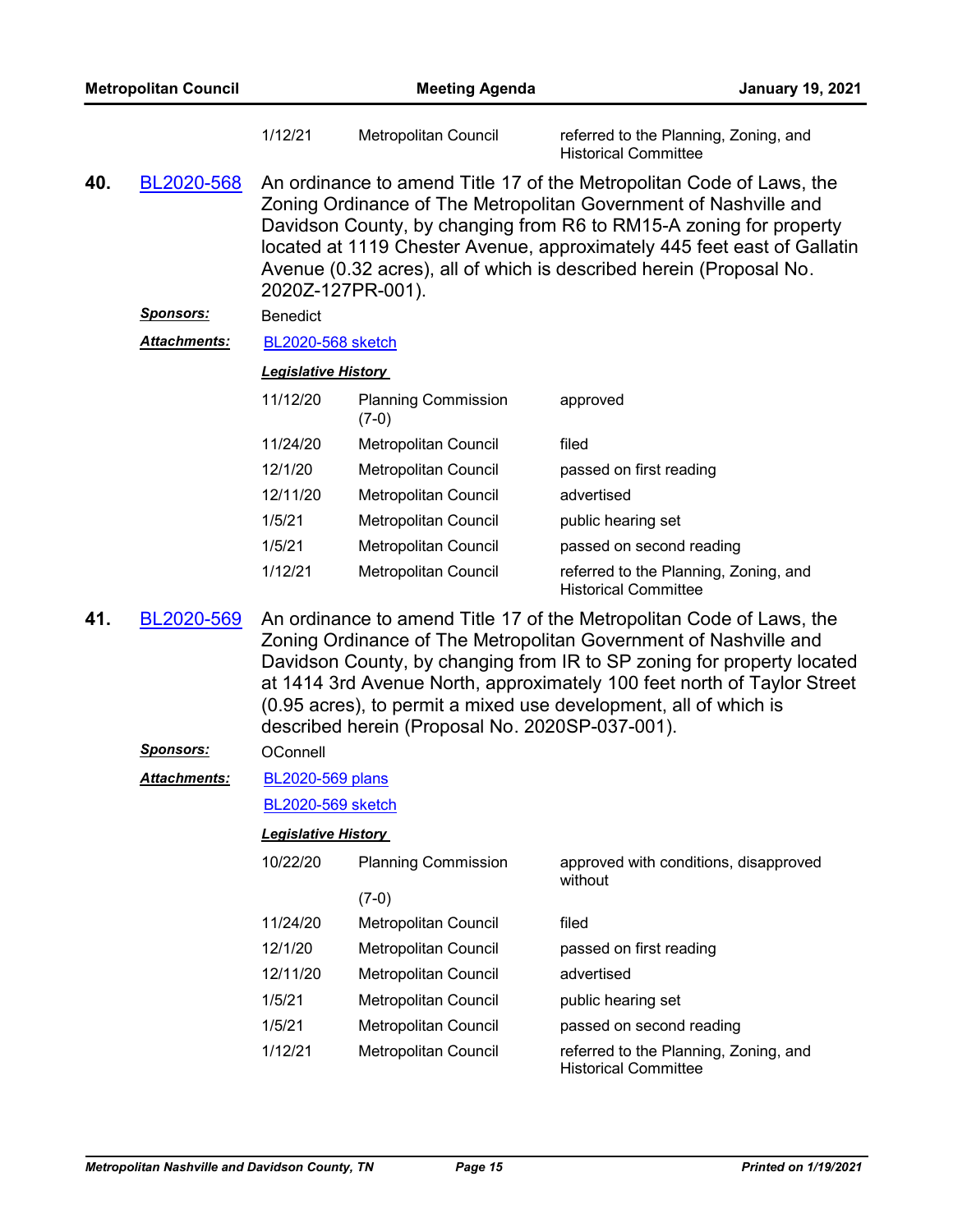An ordinance to amend Title 17 of the Metropolitan Code of Laws, the Zoning Ordinance of The Metropolitan Government of Nashville and Davidson County, by changing from RS5 to R6-A zoning for property located at 223 Lucile Street (0.16 acres), approximately 200 feet west of Meridian Street, all of which is described herein (Proposal No. 2020Z-107PR-001) **42.** [BL2020-570](http://nashville.legistar.com/gateway.aspx?m=l&id=/matter.aspx?key=1654)

*Sponsors:* Parker

*Attachments:* [BL2020-570 sketch](http://nashville.legistar.com/gateway.aspx?M=F&ID=3be222d1-bed8-4898-8eff-8a08a0d3cf22.docx)

#### *Legislative History*

| 10/22/20 | <b>Planning Commission</b><br>$(7-0)$ | approved with conditions                                             |
|----------|---------------------------------------|----------------------------------------------------------------------|
| 11/24/20 | Metropolitan Council                  | filed                                                                |
| 12/1/20  | <b>Metropolitan Council</b>           | passed on first reading                                              |
| 12/11/20 | Metropolitan Council                  | advertised                                                           |
| 1/5/21   | Metropolitan Council                  | public hearing set                                                   |
| 1/5/21   | Metropolitan Council                  | passed on second reading                                             |
| 1/12/21  | Metropolitan Council                  | referred to the Planning, Zoning, and<br><b>Historical Committee</b> |

- An ordinance to amend Title 17 of the Metropolitan Code of Laws, the Zoning Ordinance of The Metropolitan Government of Nashville and Davidson County, by changing from IWD to MUG-NS zoning for property located at 44 Vantage Way, approximately 370 feet east of French Landing Drive (7.83 acres), all of which is described herein (Proposal No. 2020Z-124PR-001). **43.** [BL2020-571](http://nashville.legistar.com/gateway.aspx?m=l&id=/matter.aspx?key=1655)
	- *Sponsors:* Toombs
	- *Attachments:* [BL2020-571 sketch](http://nashville.legistar.com/gateway.aspx?M=F&ID=40fac3cb-8cba-4cbf-809a-1ab37228fda2.docx)

| 10/22/20 | <b>Planning Commission</b><br>$(7-0)$ | approved                                                             |
|----------|---------------------------------------|----------------------------------------------------------------------|
| 11/24/20 | Metropolitan Council                  | filed                                                                |
| 12/1/20  | Metropolitan Council                  | passed on first reading                                              |
| 12/11/20 | Metropolitan Council                  | advertised                                                           |
| 1/5/21   | Metropolitan Council                  | public hearing set                                                   |
| 1/5/21   | Metropolitan Council                  | passed on second reading                                             |
| 1/12/21  | Metropolitan Council                  | referred to the Planning, Zoning, and<br><b>Historical Committee</b> |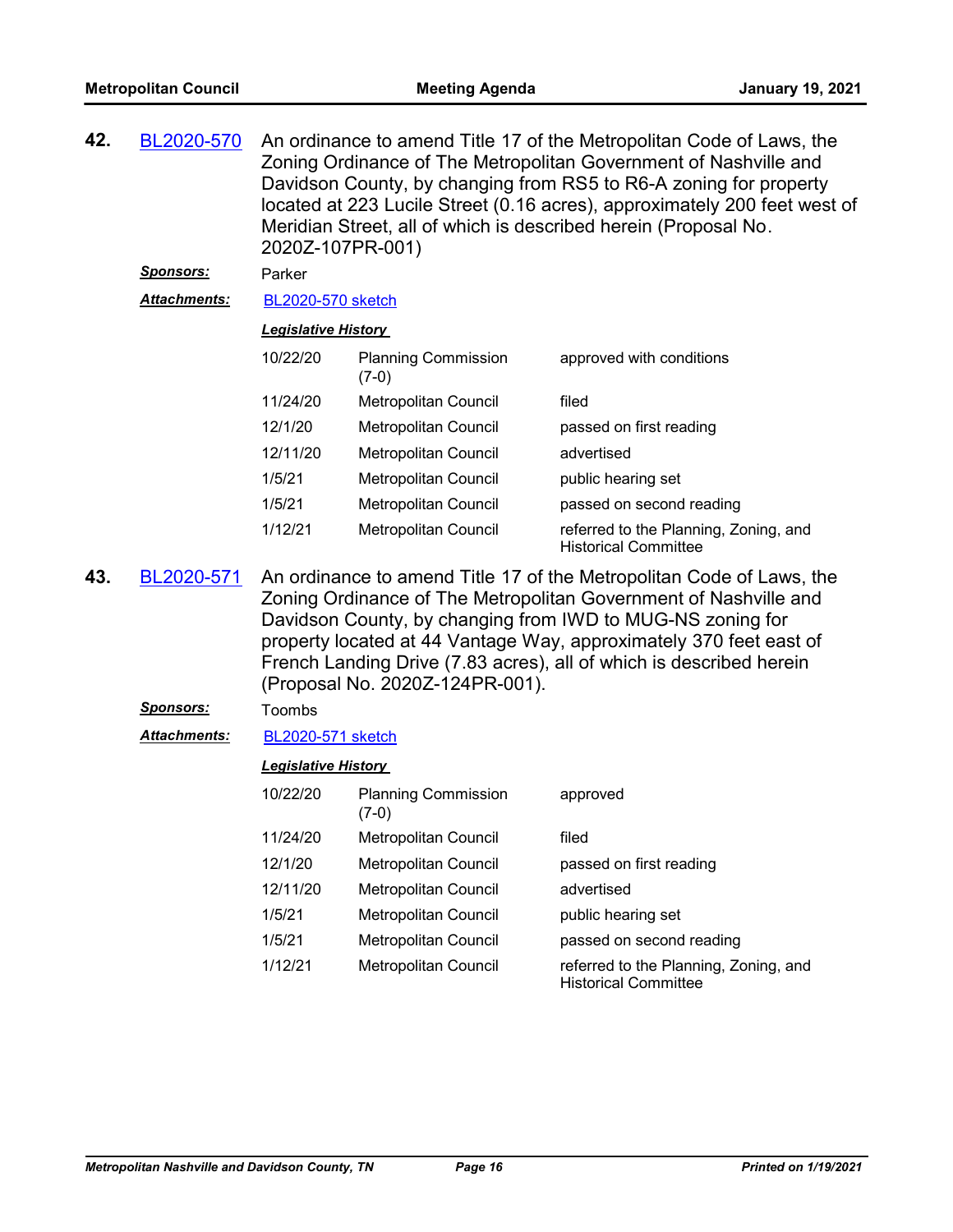| 44. | BL2020-572       | An ordinance to amend Title 17 of the Metropolitan Code of Laws, the<br>Zoning Ordinance of The Metropolitan Government of Nashville and<br>Davidson County, by cancelling a portion of a Planned Unit<br>Development Overlay District for property located at 451 Elysian Fields<br>Road, approximately 650 feet west of Nolensville Pike, zoned OR20 and<br>within the Nolensville Pike Corridor Design Overlay District (1.63 acres),<br>all of which is described herein (Proposal No. 75-83P-005). |                                       |                                                                                                  |  |  |
|-----|------------------|---------------------------------------------------------------------------------------------------------------------------------------------------------------------------------------------------------------------------------------------------------------------------------------------------------------------------------------------------------------------------------------------------------------------------------------------------------------------------------------------------------|---------------------------------------|--------------------------------------------------------------------------------------------------|--|--|
|     | <b>Sponsors:</b> | Johnston                                                                                                                                                                                                                                                                                                                                                                                                                                                                                                |                                       |                                                                                                  |  |  |
|     | Attachments:     | BL2020-572 sketch                                                                                                                                                                                                                                                                                                                                                                                                                                                                                       |                                       |                                                                                                  |  |  |
|     |                  | <b>Legislative History</b>                                                                                                                                                                                                                                                                                                                                                                                                                                                                              |                                       |                                                                                                  |  |  |
|     |                  | 10/22/20                                                                                                                                                                                                                                                                                                                                                                                                                                                                                                | <b>Planning Commission</b><br>$(7-0)$ | approved                                                                                         |  |  |
|     |                  | 11/24/20                                                                                                                                                                                                                                                                                                                                                                                                                                                                                                | <b>Metropolitan Council</b>           | filed                                                                                            |  |  |
|     |                  | 12/1/20                                                                                                                                                                                                                                                                                                                                                                                                                                                                                                 | <b>Metropolitan Council</b>           | passed on first reading                                                                          |  |  |
|     |                  | 12/11/20                                                                                                                                                                                                                                                                                                                                                                                                                                                                                                | <b>Metropolitan Council</b>           | advertised                                                                                       |  |  |
|     |                  | 1/5/21                                                                                                                                                                                                                                                                                                                                                                                                                                                                                                  | Metropolitan Council                  | public hearing set                                                                               |  |  |
|     |                  | 1/5/21                                                                                                                                                                                                                                                                                                                                                                                                                                                                                                  | Metropolitan Council                  | passed on second reading                                                                         |  |  |
|     |                  | 1/12/21                                                                                                                                                                                                                                                                                                                                                                                                                                                                                                 | <b>Metropolitan Council</b>           | referred to the Planning, Zoning, and<br><b>Historical Committee</b>                             |  |  |
|     |                  |                                                                                                                                                                                                                                                                                                                                                                                                                                                                                                         |                                       | $\mathbf{D}$ l 0000 F74 . As collected to concert T31, 47 of the Motors House Order of Lance the |  |  |

An ordinance to amend Title 17 of the Metropolitan Code of Laws, the Zoning Ordinance of The Metropolitan Government of Nashville and Davidson County, by changing from RS10 to R10 zoning for property located at 1310 Cardinal Avenue, approximately 360 feet east of Kennedy Avenue (0.23 acres), all of which is described herein (Proposal No. 2020Z-132PR-001). **45.** [BL2020-574](http://nashville.legistar.com/gateway.aspx?m=l&id=/matter.aspx?key=1683)

## Sponsors: Benedict

*Attachments:* [BL2020-574 sketch](http://nashville.legistar.com/gateway.aspx?M=F&ID=590afa49-5d14-494b-8317-942453d7b504.docx)

| 11/12/20 | <b>Planning Commission</b><br>$(7-0)$ | approved                                                             |
|----------|---------------------------------------|----------------------------------------------------------------------|
| 11/24/20 | Metropolitan Council                  | filed                                                                |
| 12/1/20  | Metropolitan Council                  | passed on first reading                                              |
| 12/11/20 | Metropolitan Council                  | advertised                                                           |
| 1/5/21   | Metropolitan Council                  | public hearing set                                                   |
| 1/5/21   | Metropolitan Council                  | passed on second reading                                             |
| 1/12/21  | Metropolitan Council                  | referred to the Planning, Zoning, and<br><b>Historical Committee</b> |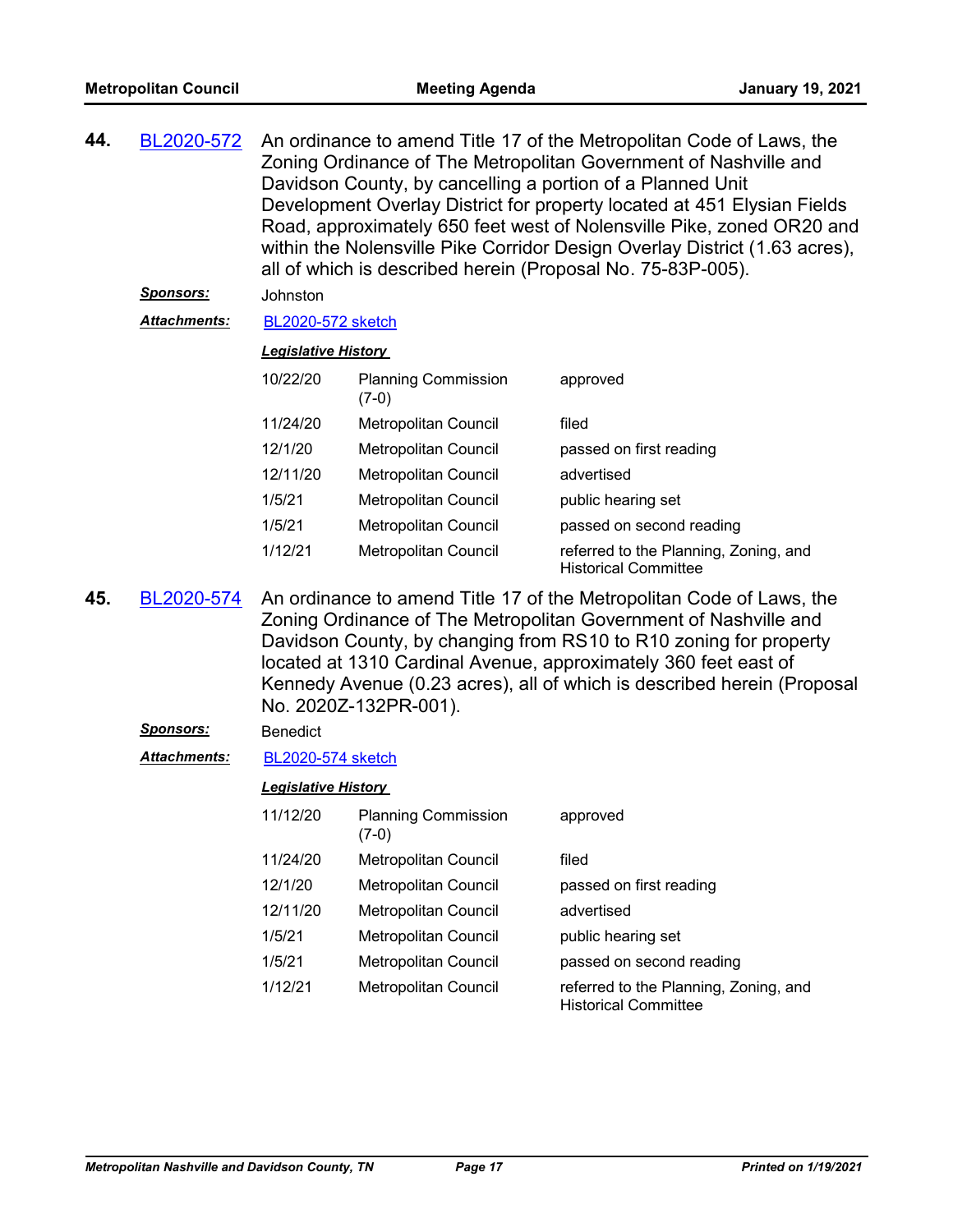| 46. | BL2020-575       | An ordinance to amend Title 17 of the Metropolitan Code of Laws, the<br>Zoning Ordinance of The Metropolitan Government of Nashville and<br>Davidson County, by applying a Historic Landmark Overlay District to<br>property located at 161 Rosa L Parks Boulevard, approximately 130 feet<br>north of Commerce Street, zoned DTC (0.28 acres), all of which is<br>described herein (Proposal No. 2020HL-008-001).                        |                                       |                                                                      |  |  |
|-----|------------------|-------------------------------------------------------------------------------------------------------------------------------------------------------------------------------------------------------------------------------------------------------------------------------------------------------------------------------------------------------------------------------------------------------------------------------------------|---------------------------------------|----------------------------------------------------------------------|--|--|
|     | <u>Sponsors:</u> | OConnell                                                                                                                                                                                                                                                                                                                                                                                                                                  |                                       |                                                                      |  |  |
|     | Attachments:     | <b>BL2020-575 sketch</b>                                                                                                                                                                                                                                                                                                                                                                                                                  |                                       |                                                                      |  |  |
|     |                  | <b>Legislative History</b>                                                                                                                                                                                                                                                                                                                                                                                                                |                                       |                                                                      |  |  |
|     |                  | 11/24/20                                                                                                                                                                                                                                                                                                                                                                                                                                  | Metropolitan Council                  | filed                                                                |  |  |
|     |                  | 12/1/20                                                                                                                                                                                                                                                                                                                                                                                                                                   | Metropolitan Council                  | passed on first reading                                              |  |  |
|     |                  | 12/10/20                                                                                                                                                                                                                                                                                                                                                                                                                                  | <b>Planning Commission</b><br>$(9-0)$ | approved                                                             |  |  |
|     |                  | 12/11/20                                                                                                                                                                                                                                                                                                                                                                                                                                  | Metropolitan Council                  | advertised                                                           |  |  |
|     |                  | 1/5/21                                                                                                                                                                                                                                                                                                                                                                                                                                    | Metropolitan Council                  | public hearing set                                                   |  |  |
|     |                  | 1/5/21                                                                                                                                                                                                                                                                                                                                                                                                                                    | Metropolitan Council                  | passed on second reading                                             |  |  |
|     |                  | 1/12/21                                                                                                                                                                                                                                                                                                                                                                                                                                   | <b>Metropolitan Council</b>           | referred to the Planning, Zoning, and<br><b>Historical Committee</b> |  |  |
| 47. | BL2020-576       | An ordinance to amend Title 17 of the Metropolitan Code of Laws, the<br>Zoning Ordinance of The Metropolitan Government of Nashville and<br>Davidson County, by changing from IR to SP zoning for property located<br>at 111 N 1st Street, at the northeast corner of James Robertson<br>Parkway and N 1st Street (16.72 acres), to permit a mixed use<br>development, all of which is described herein (Proposal No.<br>2020SP-047-001). |                                       |                                                                      |  |  |
|     | <b>Sponsors:</b> | Parker                                                                                                                                                                                                                                                                                                                                                                                                                                    |                                       |                                                                      |  |  |
|     | Attachments:     | <b>BL2020-576 plans</b>                                                                                                                                                                                                                                                                                                                                                                                                                   |                                       |                                                                      |  |  |
|     |                  | <b>BL2020-576 sketch</b>                                                                                                                                                                                                                                                                                                                                                                                                                  |                                       |                                                                      |  |  |
|     |                  | <b>Legislative History</b>                                                                                                                                                                                                                                                                                                                                                                                                                |                                       |                                                                      |  |  |
|     |                  | 11/12/20                                                                                                                                                                                                                                                                                                                                                                                                                                  | <b>Planning Commission</b>            | approved with conditions, disapproved<br>without                     |  |  |
|     |                  |                                                                                                                                                                                                                                                                                                                                                                                                                                           | $(7-0)$                               |                                                                      |  |  |
|     |                  | 11/24/20                                                                                                                                                                                                                                                                                                                                                                                                                                  | Metropolitan Council                  | filed                                                                |  |  |
|     |                  | 12/1/20                                                                                                                                                                                                                                                                                                                                                                                                                                   | Metropolitan Council                  | passed on first reading                                              |  |  |
|     |                  | 12/11/20                                                                                                                                                                                                                                                                                                                                                                                                                                  | Metropolitan Council                  | advertised                                                           |  |  |
|     |                  | 1/5/21                                                                                                                                                                                                                                                                                                                                                                                                                                    | <b>Metropolitan Council</b>           | public hearing set                                                   |  |  |
|     |                  | 1/5/21                                                                                                                                                                                                                                                                                                                                                                                                                                    | Metropolitan Council                  | passed on second reading                                             |  |  |
|     |                  | 1/12/21                                                                                                                                                                                                                                                                                                                                                                                                                                   | Metropolitan Council                  | referred to the Planning, Zoning, and<br><b>Historical Committee</b> |  |  |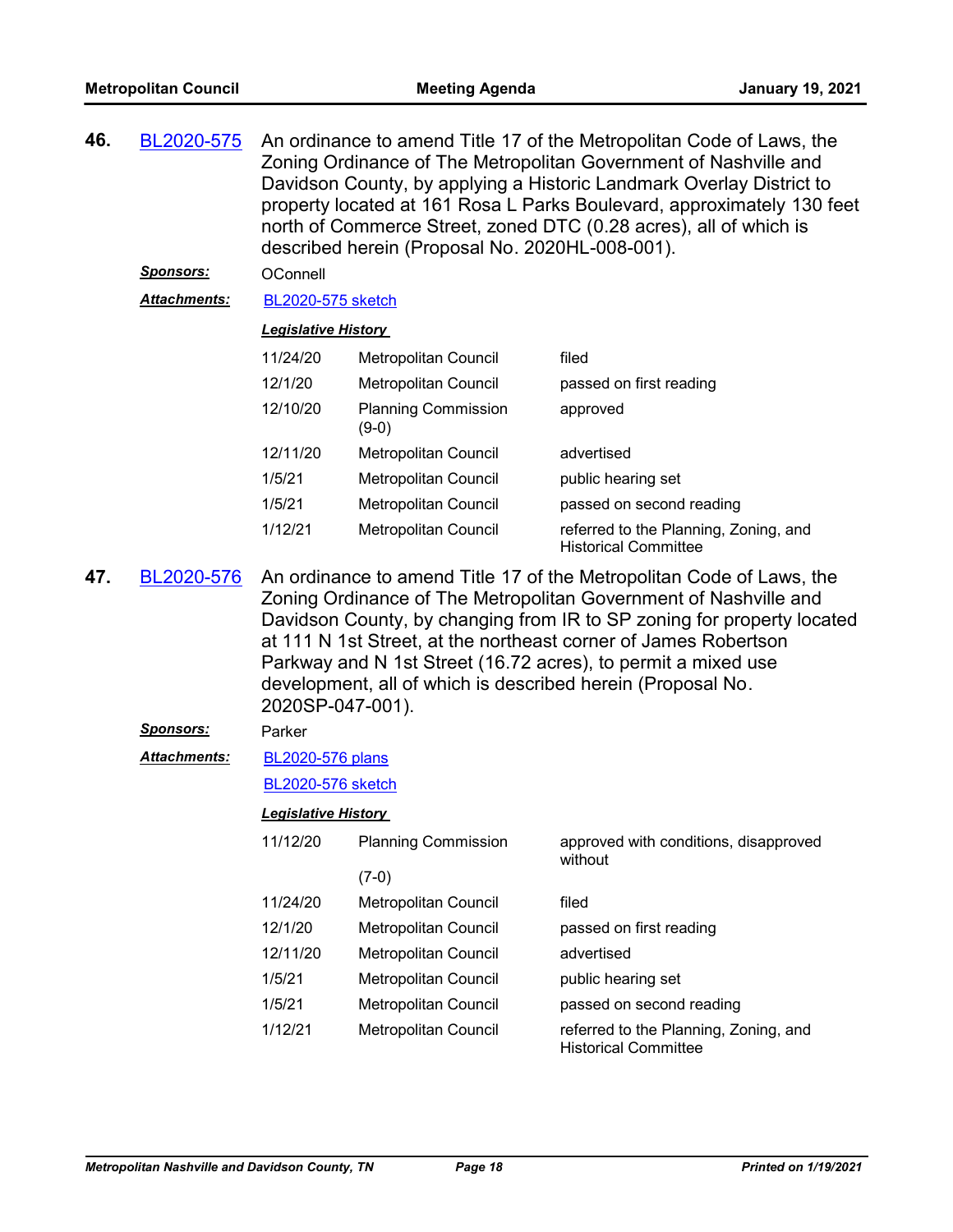| 48. | BL2020-577          | An ordinance to amend Title 17 of the Metropolitan Code of Laws, the<br>Zoning Ordinance of The Metropolitan Government of Nashville and<br>Davidson County, by changing from R8 to IWD zoning for property<br>located at 437 Haynie Avenue, approximately 1,190 feet west of Brick<br>Church Pike (0.19 acres), all of which is described herein (Proposal No.<br>2020Z-133PR-001).<br>Toombs |                                       |                                                                      |  |
|-----|---------------------|------------------------------------------------------------------------------------------------------------------------------------------------------------------------------------------------------------------------------------------------------------------------------------------------------------------------------------------------------------------------------------------------|---------------------------------------|----------------------------------------------------------------------|--|
|     | <u>Sponsors:</u>    |                                                                                                                                                                                                                                                                                                                                                                                                |                                       |                                                                      |  |
|     | <b>Attachments:</b> | <b>BL2020-577 sketch</b>                                                                                                                                                                                                                                                                                                                                                                       |                                       |                                                                      |  |
|     |                     | <b>Legislative History</b>                                                                                                                                                                                                                                                                                                                                                                     |                                       |                                                                      |  |
|     |                     | 11/12/20                                                                                                                                                                                                                                                                                                                                                                                       | <b>Planning Commission</b><br>$(7-0)$ | approved                                                             |  |
|     |                     | 11/24/20                                                                                                                                                                                                                                                                                                                                                                                       | <b>Metropolitan Council</b>           | filed                                                                |  |
|     |                     | 12/1/20                                                                                                                                                                                                                                                                                                                                                                                        | <b>Metropolitan Council</b>           | passed on first reading                                              |  |
|     |                     | 12/11/20                                                                                                                                                                                                                                                                                                                                                                                       | <b>Metropolitan Council</b>           | advertised                                                           |  |
|     |                     | 1/5/21                                                                                                                                                                                                                                                                                                                                                                                         | <b>Metropolitan Council</b>           | public hearing set                                                   |  |
|     |                     | 1/5/21                                                                                                                                                                                                                                                                                                                                                                                         | <b>Metropolitan Council</b>           | passed on second reading                                             |  |
|     |                     | 1/12/21                                                                                                                                                                                                                                                                                                                                                                                        | Metropolitan Council                  | referred to the Planning, Zoning, and<br><b>Historical Committee</b> |  |

An ordinance to amend Title 17 of the Metropolitan Code of Laws, the Zoning Ordinance of The Metropolitan Government of Nashville and Davidson County, by changing from SP to MUL zoning for a portion of property located at 5400 Mt. View Road, approximately 380 feet east Crossings Boulevard (2.96 acres), all of which is described herein (Proposal No. 2020Z-043PR-001). **49.** [BL2020-579](http://nashville.legistar.com/gateway.aspx?m=l&id=/matter.aspx?key=1679)

## *Sponsors:* Styles

*Attachments:* [BL2020-579 sketch](http://nashville.legistar.com/gateway.aspx?M=F&ID=3251f24e-3586-44bd-9790-197d0d6b3bc3.docx)

| 11/12/20 | <b>Planning Commission</b><br>$(7-0)$ | approved                                                             |
|----------|---------------------------------------|----------------------------------------------------------------------|
| 11/24/20 | Metropolitan Council                  | filed                                                                |
| 12/1/20  | Metropolitan Council                  | passed on first reading                                              |
| 12/11/20 | Metropolitan Council                  | advertised                                                           |
| 1/5/21   | Metropolitan Council                  | public hearing set                                                   |
| 1/5/21   | Metropolitan Council                  | passed on second reading                                             |
| 1/12/21  | Metropolitan Council                  | referred to the Planning, Zoning, and<br><b>Historical Committee</b> |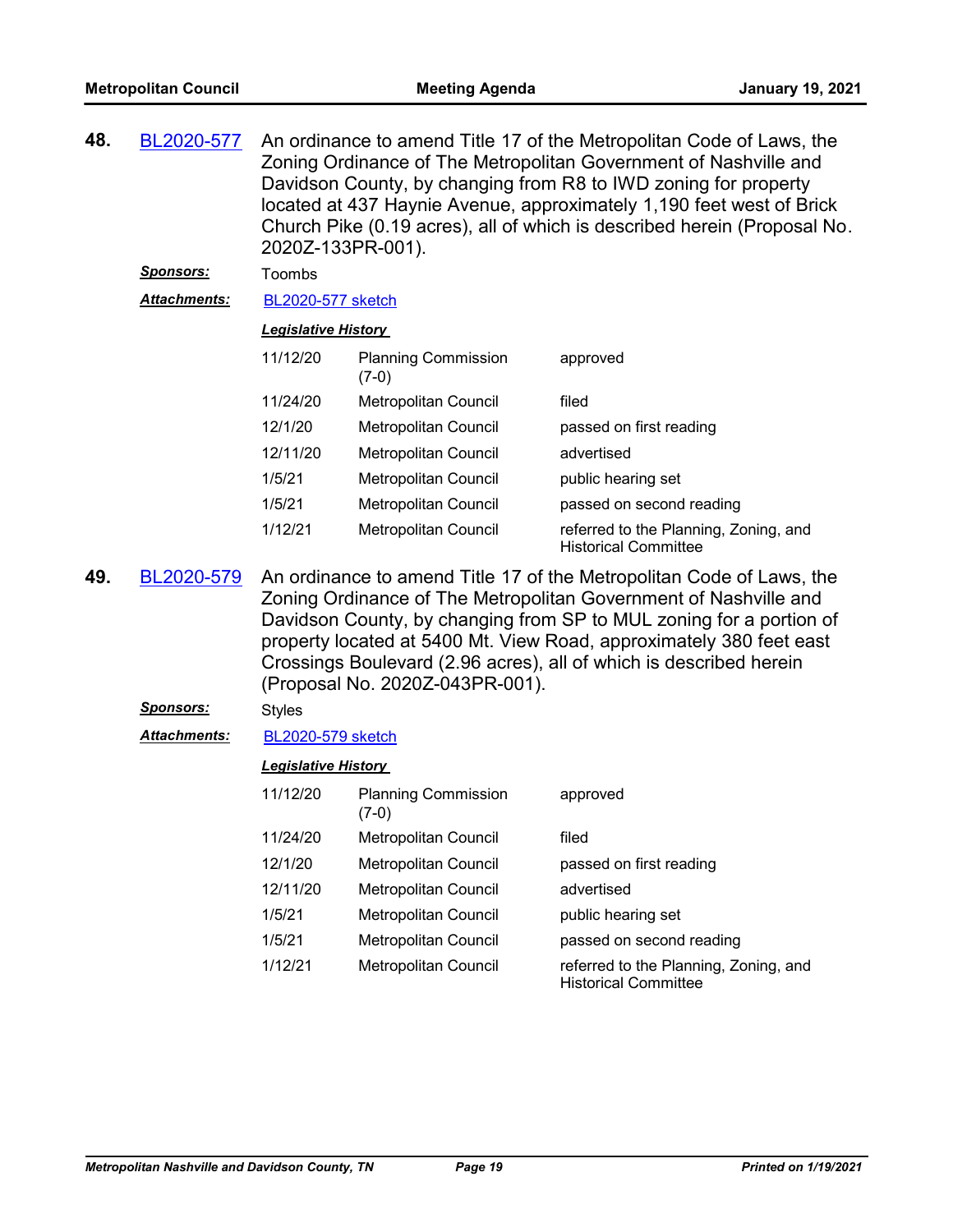| 50. | An ordinance to amend Title 17 of the Metropolitan Code of Laws, the<br>BL2020-580<br>Zoning Ordinance of The Metropolitan Government of Nashville and<br>Davidson County, by changing from CS to RM20-A zoning for properties<br>located at 1176 and 1180 Dickerson Pike, approximately 640 feet<br>southwest of Robert Cartwright Drive (0.72 acres), all of which is<br>described herein (Proposal No. 2020Z-130PR-001). |                                                                                                                                                                                                                                                                                                                                                                   |                                                      |                                                                      |  |  |
|-----|-----------------------------------------------------------------------------------------------------------------------------------------------------------------------------------------------------------------------------------------------------------------------------------------------------------------------------------------------------------------------------------------------------------------------------|-------------------------------------------------------------------------------------------------------------------------------------------------------------------------------------------------------------------------------------------------------------------------------------------------------------------------------------------------------------------|------------------------------------------------------|----------------------------------------------------------------------|--|--|
|     | <u>Sponsors:</u>                                                                                                                                                                                                                                                                                                                                                                                                            | Young                                                                                                                                                                                                                                                                                                                                                             |                                                      |                                                                      |  |  |
|     | <u> Attachments:</u>                                                                                                                                                                                                                                                                                                                                                                                                        | <b>BL2020-580 sketch</b>                                                                                                                                                                                                                                                                                                                                          |                                                      |                                                                      |  |  |
|     |                                                                                                                                                                                                                                                                                                                                                                                                                             | <b>Legislative History</b>                                                                                                                                                                                                                                                                                                                                        |                                                      |                                                                      |  |  |
|     |                                                                                                                                                                                                                                                                                                                                                                                                                             | 11/12/20                                                                                                                                                                                                                                                                                                                                                          | <b>Planning Commission</b><br>$(7-0)$                | approved                                                             |  |  |
|     |                                                                                                                                                                                                                                                                                                                                                                                                                             | 11/24/20                                                                                                                                                                                                                                                                                                                                                          | Metropolitan Council                                 | filed                                                                |  |  |
|     |                                                                                                                                                                                                                                                                                                                                                                                                                             | 12/1/20                                                                                                                                                                                                                                                                                                                                                           | Metropolitan Council                                 | passed on first reading                                              |  |  |
|     |                                                                                                                                                                                                                                                                                                                                                                                                                             | 12/11/20                                                                                                                                                                                                                                                                                                                                                          | Metropolitan Council                                 | advertised                                                           |  |  |
|     |                                                                                                                                                                                                                                                                                                                                                                                                                             | 1/5/21                                                                                                                                                                                                                                                                                                                                                            | Metropolitan Council                                 | public hearing set                                                   |  |  |
|     |                                                                                                                                                                                                                                                                                                                                                                                                                             | 1/5/21                                                                                                                                                                                                                                                                                                                                                            | Metropolitan Council                                 | passed on second reading                                             |  |  |
|     |                                                                                                                                                                                                                                                                                                                                                                                                                             | 1/12/21                                                                                                                                                                                                                                                                                                                                                           | Metropolitan Council                                 | referred to the Planning, Zoning, and<br><b>Historical Committee</b> |  |  |
| 51. | BL2020-583                                                                                                                                                                                                                                                                                                                                                                                                                  | An ordinance approving a Tri-Party Agreement between the<br>Metropolitan Government of Nashville and Davidson County, Affordable<br>Housing Resources, Inc., and TaylorMade Contracting LLC, concerning<br>transfers of the properties located at 1507A and 1507B 14th Avenue<br>North (Map/Parcel Nos. 081150273, 081150272). (Proposal No.<br>2020M-026AG-001). |                                                      |                                                                      |  |  |
|     | Sponsors:                                                                                                                                                                                                                                                                                                                                                                                                                   | Taylor, Suara, Murphy and Welsch                                                                                                                                                                                                                                                                                                                                  |                                                      |                                                                      |  |  |
|     | <b>Attachments:</b>                                                                                                                                                                                                                                                                                                                                                                                                         |                                                                                                                                                                                                                                                                                                                                                                   | BL2020-583 Legislative Packet                        |                                                                      |  |  |
|     |                                                                                                                                                                                                                                                                                                                                                                                                                             | <b>Legislative History</b>                                                                                                                                                                                                                                                                                                                                        |                                                      |                                                                      |  |  |
|     |                                                                                                                                                                                                                                                                                                                                                                                                                             | 11/13/20                                                                                                                                                                                                                                                                                                                                                          | <b>Planning Commission</b>                           | approved                                                             |  |  |
|     |                                                                                                                                                                                                                                                                                                                                                                                                                             | 12/15/20                                                                                                                                                                                                                                                                                                                                                          | <b>Metropolitan Council</b>                          | passed on first reading                                              |  |  |
|     |                                                                                                                                                                                                                                                                                                                                                                                                                             | 1/4/21                                                                                                                                                                                                                                                                                                                                                            | Affordable Housing<br>Committee                      | approved                                                             |  |  |
|     |                                                                                                                                                                                                                                                                                                                                                                                                                             | 1/4/21                                                                                                                                                                                                                                                                                                                                                            | Planning, Zoning, and<br><b>Historical Committee</b> | approved                                                             |  |  |
|     |                                                                                                                                                                                                                                                                                                                                                                                                                             | 1/5/21                                                                                                                                                                                                                                                                                                                                                            | Metropolitan Council                                 | passed on second reading                                             |  |  |
| 52. | BL2020-584                                                                                                                                                                                                                                                                                                                                                                                                                  | An ordinance approving amendment one to a contract by and between<br>the Metropolitan Government of Nashville and Davidson County, acting<br>by and through the Metropolitan Tourism and Convention Commission,<br>and the Nashville Convention & Visitors Bureau, to provide tourism and<br>convention sales and marketing services.                             |                                                      |                                                                      |  |  |
|     | <u>Sponsors:</u>                                                                                                                                                                                                                                                                                                                                                                                                            |                                                                                                                                                                                                                                                                                                                                                                   | Toombs, Welsch, Hurt, VanReece and Styles            |                                                                      |  |  |
|     | Attachments:                                                                                                                                                                                                                                                                                                                                                                                                                | <b>BL2020-584 Exhibit</b>                                                                                                                                                                                                                                                                                                                                         |                                                      |                                                                      |  |  |
|     |                                                                                                                                                                                                                                                                                                                                                                                                                             | <b>Legislative History</b>                                                                                                                                                                                                                                                                                                                                        |                                                      |                                                                      |  |  |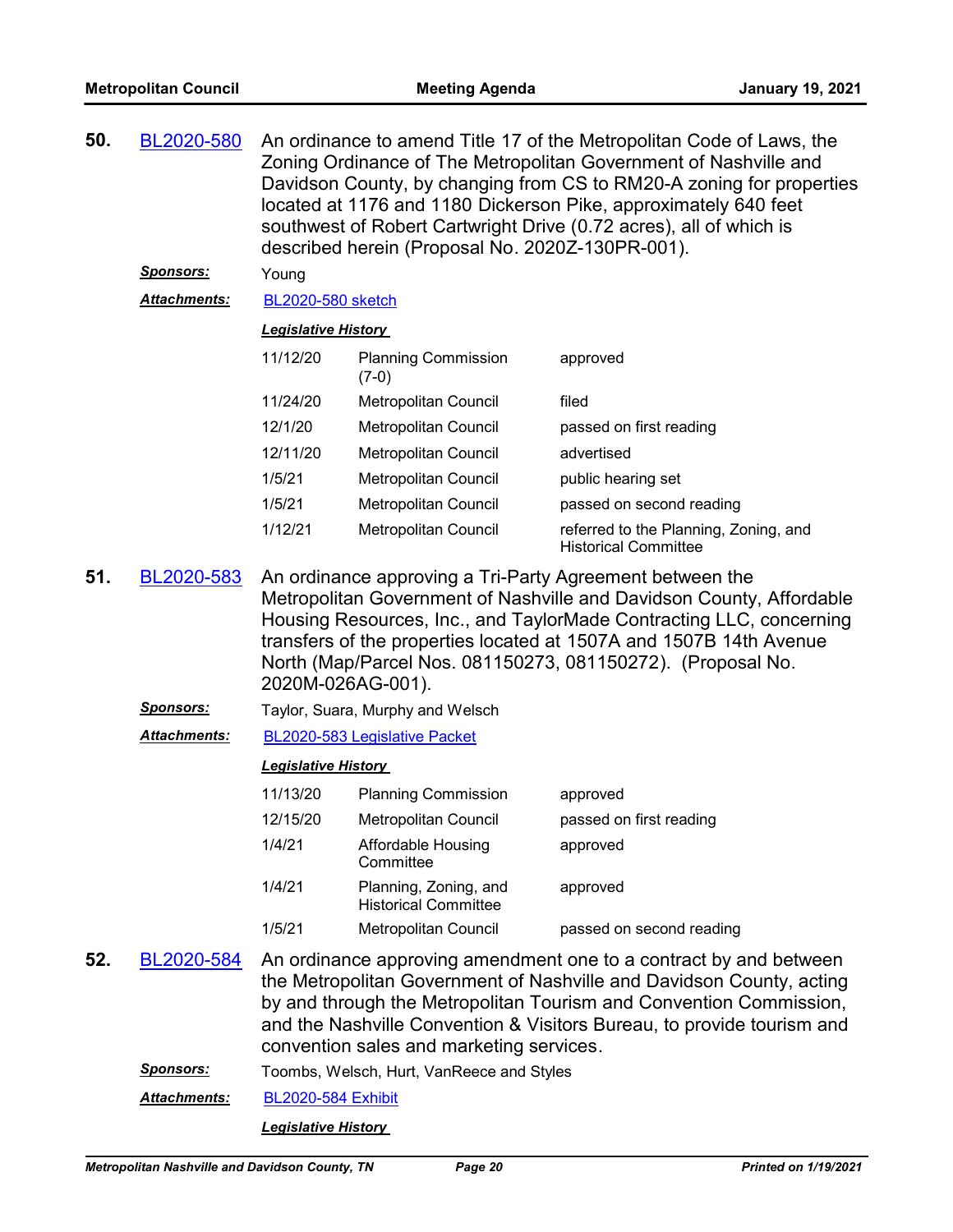| <b>Metropolitan Council</b> |                  | <b>Meeting Agenda</b>      |                                                                      | <b>January 19, 2021</b>                                                                                                                                                                                                                                                                                                                                          |
|-----------------------------|------------------|----------------------------|----------------------------------------------------------------------|------------------------------------------------------------------------------------------------------------------------------------------------------------------------------------------------------------------------------------------------------------------------------------------------------------------------------------------------------------------|
|                             |                  | 12/15/20                   | Metropolitan Council                                                 | passed on first reading                                                                                                                                                                                                                                                                                                                                          |
|                             |                  | 1/4/21                     | <b>Budget and Finance</b><br>Committee                               | approved                                                                                                                                                                                                                                                                                                                                                         |
|                             |                  | 1/5/21                     | Convention, Tourism, and<br><b>Public Entertainment</b><br>Committee | approved                                                                                                                                                                                                                                                                                                                                                         |
|                             |                  | 1/5/21                     | Metropolitan Council                                                 | passed on second reading                                                                                                                                                                                                                                                                                                                                         |
| 53.                         | BL2020-585       |                            | (Proposal No. 2020M-025AG-001).                                      | An ordinance approving a lease agreement between the Metropolitan<br>Government of Nashville and Davidson County and Pet Community<br>Center, for office space at the real property located at 943-B Dr. Richard<br>G Adams Drive, Nashville, Tennessee (Map/Parcel 07205016100).                                                                                |
|                             | <u>Sponsors:</u> |                            | Parker, Toombs and Murphy                                            |                                                                                                                                                                                                                                                                                                                                                                  |
|                             | Attachments:     | <b>BL2020-585 Exhibit</b>  |                                                                      |                                                                                                                                                                                                                                                                                                                                                                  |
|                             |                  | <b>Legislative History</b> |                                                                      |                                                                                                                                                                                                                                                                                                                                                                  |
|                             |                  | 11/13/20                   | <b>Planning Commission</b>                                           | approved                                                                                                                                                                                                                                                                                                                                                         |
|                             |                  | 12/15/20                   | Metropolitan Council                                                 | passed on first reading                                                                                                                                                                                                                                                                                                                                          |
|                             |                  | 1/4/21                     | <b>Budget and Finance</b><br>Committee                               | approved                                                                                                                                                                                                                                                                                                                                                         |
|                             |                  | 1/4/21                     | Planning, Zoning, and<br><b>Historical Committee</b>                 | approved                                                                                                                                                                                                                                                                                                                                                         |
|                             |                  | 1/5/21                     | Metropolitan Council                                                 | passed on second reading                                                                                                                                                                                                                                                                                                                                         |
| 54.                         | BL2020-587       |                            |                                                                      | An Ordinance amending Substitute Ordinance No. BL2019-1653 to<br>amend the requirement that a flag of the Metropolitan Government of<br>Nashville and Davidson County be presented to the family of a current<br>or former elected Metropolitan official, including a current or former<br>member of the Metropolitan County Council, upon the official's death. |
|                             | <b>Sponsors:</b> | Allen and Nash             |                                                                      |                                                                                                                                                                                                                                                                                                                                                                  |
|                             | Attachments:     | BL2020-587 Amendment       |                                                                      |                                                                                                                                                                                                                                                                                                                                                                  |
|                             |                  | <b>Legislative History</b> |                                                                      |                                                                                                                                                                                                                                                                                                                                                                  |
|                             |                  | 12/8/20                    | Metropolitan Council                                                 | filed                                                                                                                                                                                                                                                                                                                                                            |
|                             |                  | 12/15/20                   | Metropolitan Council                                                 | passed on first reading                                                                                                                                                                                                                                                                                                                                          |
|                             |                  | 1/5/21                     | Rules, Confirmations, and<br><b>Public Elections Committee</b>       | approved with an amendment                                                                                                                                                                                                                                                                                                                                       |
|                             |                  | 1/5/21                     | <b>Metropolitan Council</b>                                          | amended                                                                                                                                                                                                                                                                                                                                                          |
|                             |                  | 1/5/21                     | <b>Metropolitan Council</b>                                          | passed on second reading as amended                                                                                                                                                                                                                                                                                                                              |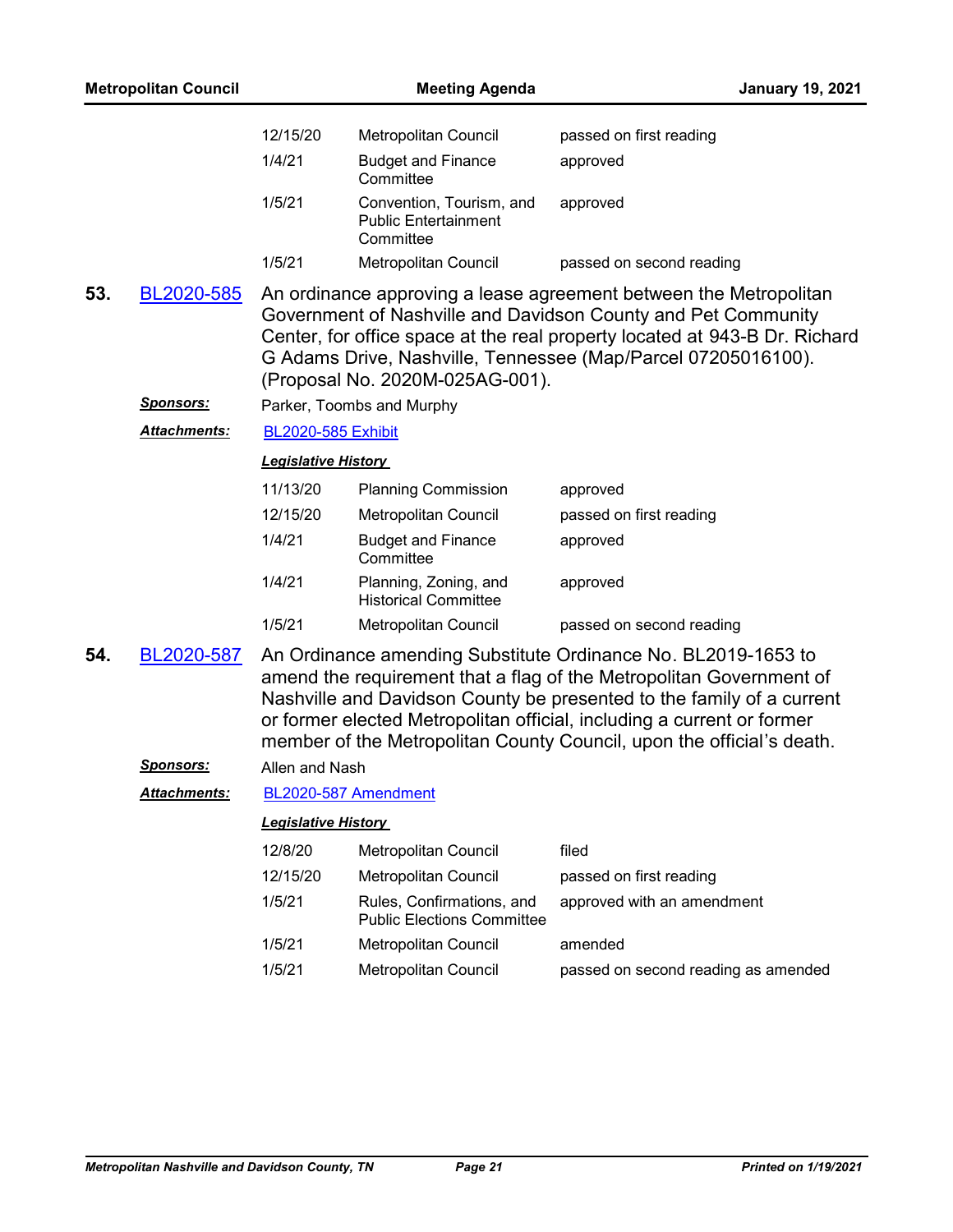| 55. | BL2020-588 | An ordinance authorizing The Metropolitan Government of Nashville and<br>Davidson County to abandon existing water and sanitary sewer mains,<br>sanitary sewer manholes and easements, to replace one fire hydrant<br>assembly, and to accept new water and sanitary sewer mains, sanitary<br>sewer manholes and easements, for eight properties located on South<br>5th Street, South 6th Street, Davidson Street, and Crutcher Street, also<br>known as the Cayce Utility Phase 1A Development (MWS Project Nos. |
|-----|------------|--------------------------------------------------------------------------------------------------------------------------------------------------------------------------------------------------------------------------------------------------------------------------------------------------------------------------------------------------------------------------------------------------------------------------------------------------------------------------------------------------------------------|
|     |            | 20-WL-50 and 20-SL-94 and Proposal No. 2020M-100ES-001).                                                                                                                                                                                                                                                                                                                                                                                                                                                           |

*Sponsors:* Withers, Murphy and Nash

[BL2020-588 Exhibit 1](http://nashville.legistar.com/gateway.aspx?M=F&ID=fd4f455a-cf7b-4744-81f7-76057309b526.PDF) *Attachments:*

#### [BL2020-588 Exhibit 2](http://nashville.legistar.com/gateway.aspx?M=F&ID=af6afb4c-dfe3-4097-a7ba-08f589f79372.PDF)

#### *Legislative History*

| 11/19/20 | <b>Planning Commission</b>                           | approved                 |
|----------|------------------------------------------------------|--------------------------|
| 12/15/20 | Metropolitan Council                                 | passed on first reading  |
| 1/4/21   | Planning, Zoning, and<br><b>Historical Committee</b> | approved                 |
| 1/5/21   | <b>Public Works Committee</b>                        | approved                 |
| 1/5/21   | Metropolitan Council                                 | passed on second reading |

- An ordinance authorizing The Metropolitan Government of Nashville and Davidson County to accept new water and sanitary sewer mains, fire hydrant assemblies, sanitary sewer manholes and easements, for property located at Burkitt Road (unnumbered), also known as Burkitt Ridge Phase 5 (MWS Project Nos. 20-WL-40 and 20-SL-75 and Proposal No. 2020M-101ES-001). **56.** [BL2020-589](http://nashville.legistar.com/gateway.aspx?m=l&id=/matter.aspx?key=1727)
	- *Sponsors:* Rutherford, Murphy and Nash
	- *Attachments:* [BL2020-589 Exhibit](http://nashville.legistar.com/gateway.aspx?M=F&ID=a1c1ff67-c200-49d5-be28-97ac2ec75714.PDF)

| 11/19/20 | <b>Planning Commission</b>                           | approved                 |
|----------|------------------------------------------------------|--------------------------|
| 12/15/20 | Metropolitan Council                                 | passed on first reading  |
| 1/4/21   | Planning, Zoning, and<br><b>Historical Committee</b> | approved                 |
| 1/5/21   | <b>Public Works Committee</b>                        | approved                 |
| 1/5/21   | Metropolitan Council                                 | passed on second reading |